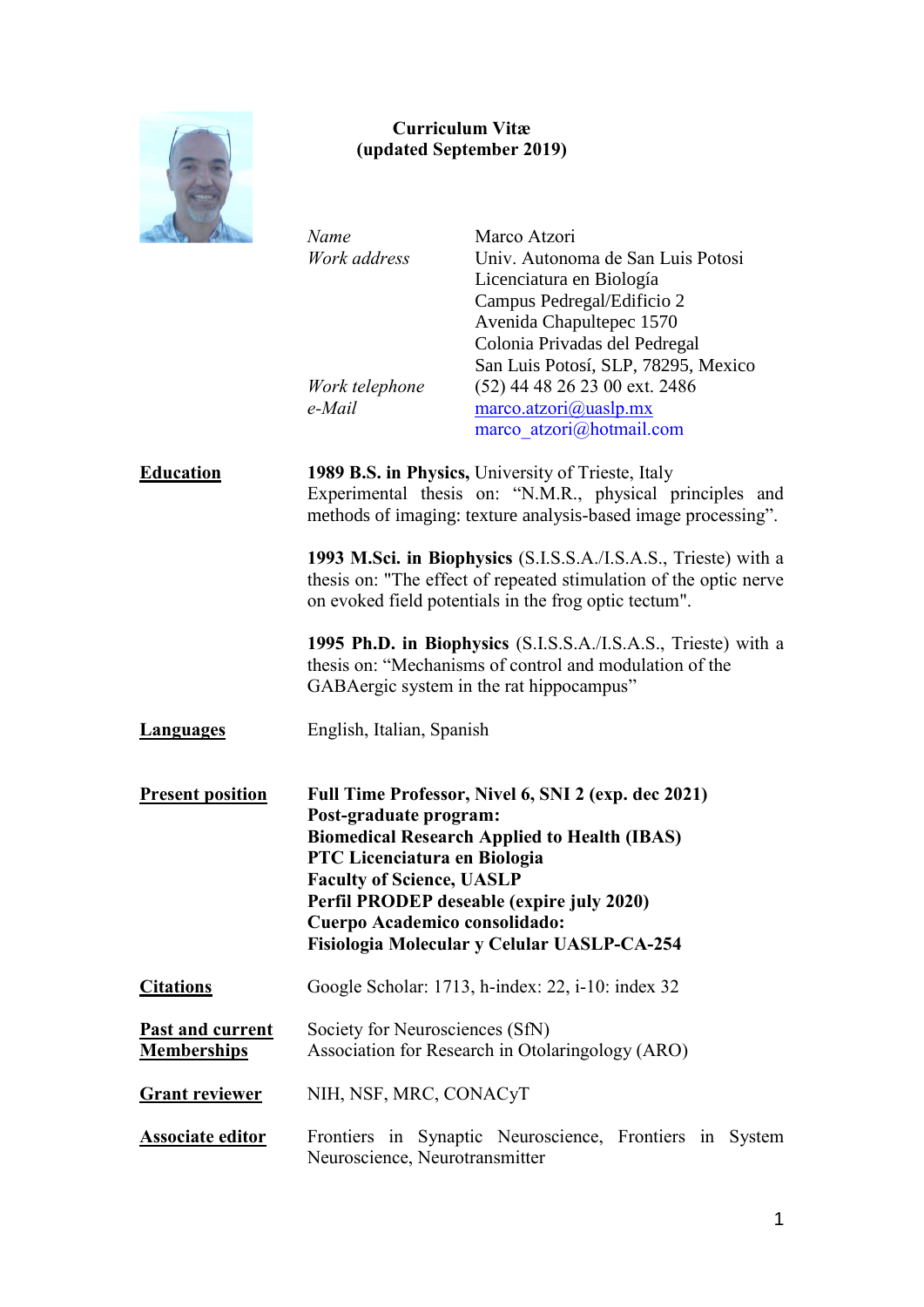*Ad-hoc* **reviewer** Brain Research; Behavior, Brain and Inflammation; Cerebral Cortex; Developmental Neuroscience; Environmental Toxicology and Pharmacology; Experimental Biology and Medicine; European Journal of Neuroscience; Frontiers in Synaptic Neuroscience; Frontiers in System Neuroscience; Hippocampus; Journal of Chemical Neuroanatomy; Journal of Neurochemistry; Journal of Neurophysiology; Journal of Neuroscience; Journal of Physiology London; Medical Science Monitor; Molecular Pain; Molecular and Cellular Neuroscience; Molecular Neurobiology; Molecular Neurodegeneration; Molecular Pharmacology; Neurobiology of Disease; Neuropharmacology; Neuroscience; Neuroscience and Biobehavioral Reviews; Neuroscience Letters; PLOS One; Synapse; etc.

## **Current Research: Synaptic effects of stress, neuroinflammation, monoaminergic and cholinergic modulation of synaptic function**

**Sixty percent of the human brain and a large part of all mammalians' brain is constituted by the cortical mantel**, which elaborates sensory information, and uses it to coordinate motor activity and behavior according to the biological, metabolic, and cognitive needs of the animal. Neurons releaseing the amino acid GABA **(GABAergic)** are a large class of cortical **cells** comprising of **4-20% of cortical neurons**, which in the adult individual are typically inhibitory, **whose malfunction is associated with numerous neurological and psychiatric conditions. Because of their biochemical and morphological properties, GABAergic neurons are particularly vulnerable to physical, chemical, and psychological stress, increasing the risk –in genetically predisposed individuals- for the occurrence of neurological and psychiatric conditions including epilepsy, psychoses, attention deficit disorders, schizophrenic psychoses, as well as of disorders in the anxiety and in the autistic spectrums. Our laboratory is fully equipped to carry out in vitro electrophysiology (2 patch-clamp set up systems plus one field recording system) as well as rodent behavioral tests.**

We are interested in determining the role and molecular nature of the interaction between stress and the GABAergic system in the pathophysiology of neuropsychiatric conditions. We pursue this aim using **electrophysiological, pharmacological, and behavioral techniques in animal models, mainly rat and mouse**. In the last years we extensively studied the way in which monoamine and **catecholamines –particularly norepinephrine- modulate cortical synaptic network**, particularly in the **temporal and prefrontal cortices**. Our current focus is on the prefrontal cortex, on the molecular nature of the pathophysiology of the GABAergic system, and on the development of possible therapeutic means to recover stress-induced loss-of-function of the GABAergic system. Our present projects use genetically modified mouse models to **evaluate the consequence of stress-induced elevation in the levels of pro-inflammatory cytokines as alterations in the local balance between synaptic inhibition/excitation**.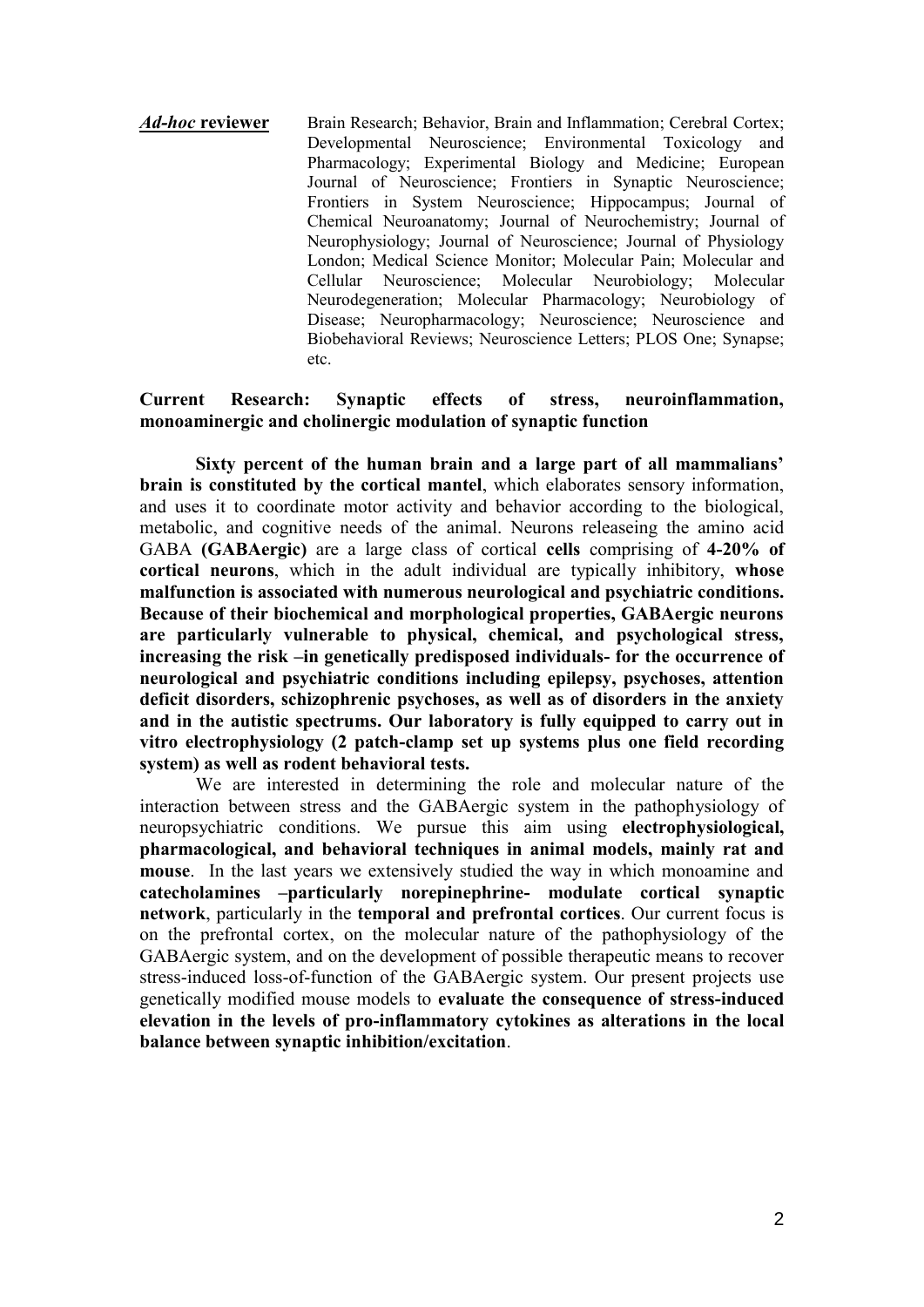#### **Publications published or in press**

- (55) R. Cuevas-Olguin., E. Esquivel-Rendon, J. Vargas-Mireles, C. Barajas-Lόpez, R. Salgado-Delgado, N. Saderi, H.R. Arias, M. **Atzori**, M. Miranda-Morales *Nicotine smoking concentrations modulate GABAergic synaptic transmission in murine medial prefrontal cortex by activation of α7\* and β2\* nicotinic receptors*, Eur. J. of Neuroscience 2019, in press. ISSN: 1460-9568
- (54) V. Cervantes-Ramírez, M. Canto-Bustos., D. Aguilar-Magaña., E. Pérez-Padilla., J.L. Góngora-Alfaro, J.C. Pineda, **M. Atzori**, H. Salgado: *Citalopram reduces glutamatergic synaptic transmission in the auditory cortex via activation of 5-HT1A receptors*, Neuroreport 2019, in press. **ISSN**: 0959-4965; Online **ISSN**: 1473-558X
- (53) E. Esquivel-Rendón E, J. Vargas-Mireles J, R. Cuevas-Olguín, M. Miranda-Morales M, P. Acosta-Mares P, F. García-Oscos, J.C. Pineda, H. Salgado, S. Rose-John, **M. Atzori**, *Interleukin 6 dependent synaptic plasticity in a social defeat-susceptible prefrontal cortex circuit*, Neuroscience 2019, in press. ISSN: 0306-4522
- (52) K. Hernandez-Vidales, M. Miranda-Morales, **M. Atzori,** F.J. Gonzalez-Contreras, E. Guevara-Codina. *Low-cost embedded system for optical imaging of intrinsic signals*, Revista Mexicana de Física 2019 in press ISSN 0035- 001X
- (51) A. Loyola-Leyva, J.P. Loyola-Rodríguez, Y. Terán Figueroa, F.J. González, **M. Atzori**, S. Barquera Cervera *Altered erythrocyte morphology in Mexican adults with prediabetes and type 2 diabetes mellitus evaluated by scanning electron microscope.* Microscopy 2019, 1-10. doi: 10.1093/jmicro/dfz011. Online ISSN 2050-5701. Print ISSN 2050-5698
- (50) L.A. Ramirez, E.A. Perez, F. Garcia-Oscos, H. Salgado, **M. Atzori**, J.C. Pineda *[La nueva teoría de la depresión: Un balance del ánimo entre el](https://www.revistabiomedica.org/index.php/biomedica/article/view/3688)  [sistema nervioso y el sistema inmune, regulada por la relación](https://www.revistabiomedica.org/index.php/biomedica/article/view/3688) [serotonina/kinurenina y el eje HPA](https://www.revistabiomedica.org/index.php/biomedica/article/view/3688)* Biomedica 2018: 38, 437-450. doi: 0.7705/biomedica.v38i3.3688. **ISSN:** 0120-4157 | **ISSN-e:** 2590-7379
- (49) A. Loyola-Leyva, J.P. Loyola-Rodriguez, **M. Atzori,** F.J. Gonzalez *Morphological changes in erythrocytes of people with type 2 diabetes mellitus evaluated with atomic force microscopy: A brief review* Micron 2018, 2018 Feb;105:11-17. doi: 10.1016/j.micron.2017.11.001. Epub 2017 Nov 10. ISSN: 0968-4328
- (48) R. Cuevas-Olguin, E. Esquivel-Rendon, J. Vargas-Mireles, F. Garcias-Oscos, M. Miranda-Morales, H. Salgado, S. Rose-John, **M. Atzori** *Interleukin 6 trans-signaling regulates basal synaptic transmission and sensitivity to pentylenetetrazole-induced seizures in mice* Synapse 2017, Sep; 71(9). doi: 10.1002/syn.21984. Epub 2017 May 13.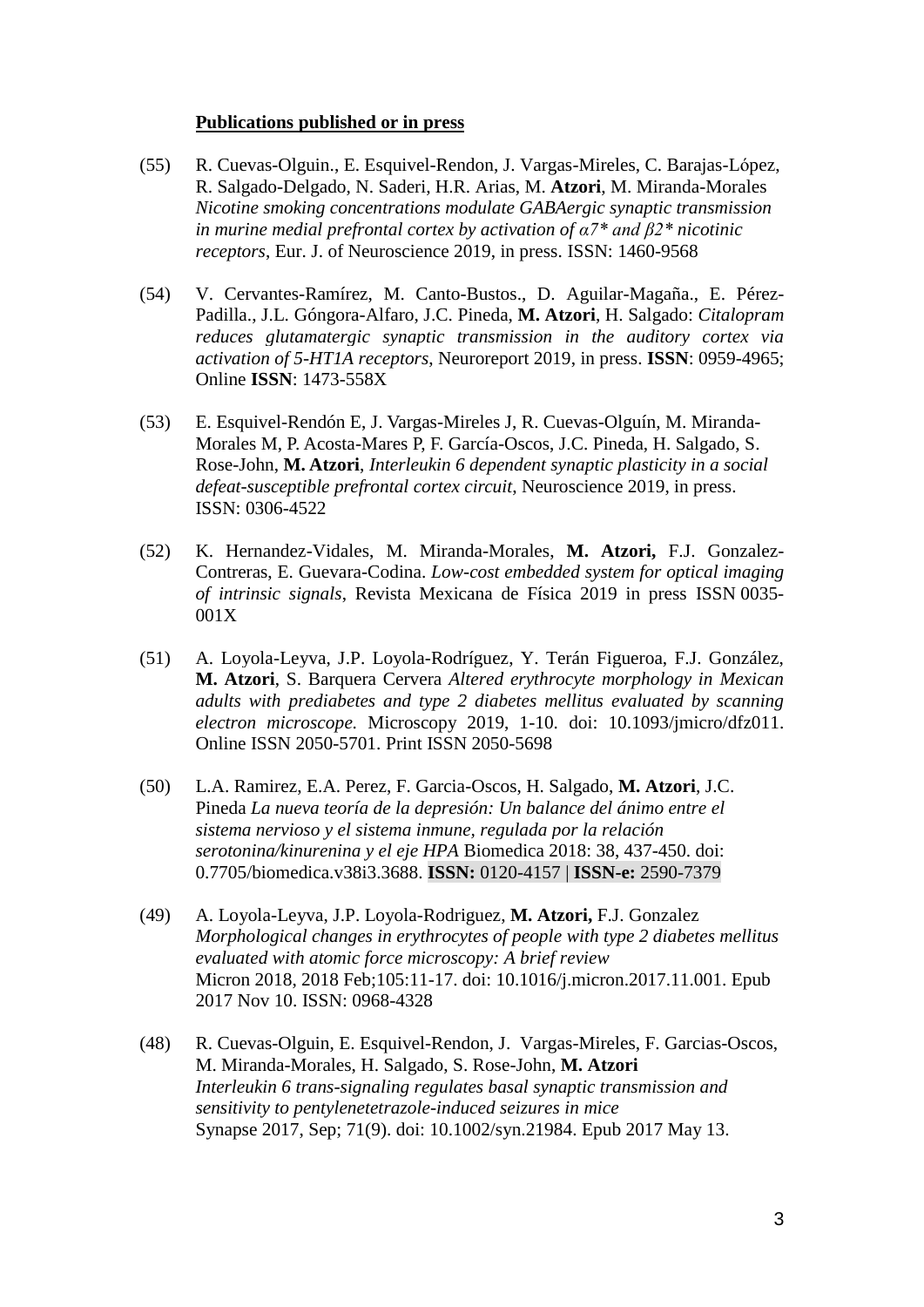- (47) R. Cuevas-Olguin, S. Roychowdhury, A. Banerjee, F. Garcia-Oscos, E. Esquivel-Rendon, M.E. Bringas, M.P. Kilgard, F. Flores, **M. Atzori** *Cerebrolysin prevents deficits in social behavior, repetitive conduct, and synaptic inhibition in a rat model of autism* J. Neurosci. Res. 2017, Jun 13. doi: 10.1002/jnr.24072. [Epub ahead of print]
- (46) **M. Atzori**, R. Cuevas-Olguin, E. Esquivel-Rendon, F. Garcia-Oscos, R.C. Salgado-Delgado, N. Saderi, M. Miranda-Morales, M. Treviño, J.C. Pineda-Cortes, H. Salgado *Locus Ceruleus Norepinephrine release: a Central Regulator of CNS Spatio-Temporal Activation?* Frontiers in Synaptic Neuroscience, 2016 Aug 26;8:25. doi: 10.3389/fnsyn.2016.00025. eCollection 2016
- (45) **M. Atzori**, F. Garcia-Oscos. H. Arias *<sup>7</sup> Nicotinic Acetylcholine Receptor-mediated Anti-inflammatory Actions Modulate Brain Functions* Neurotransmitter 2016; 3: e1303. doi: 10.14800/nt.1303
- (44) H.Salgado Burgos, M. Treviño-Villegas, **M. Atzori** *Layer- and area-specific actions of norepinephrine on cortical synaptic transmission* Brain Research, 2016, 1641, 163-76.
- (43) **M. Atzori**, M. Mejia-Torres *Nicotine for psychiatric disease: from nuisance to novel treatment?* Future Medicinal Chemistry 2015, 7(10), 1217-20
- (42) F. Garcia-Oscos, D. Peña, M. Housini, D. Cheng, D. Lopez, R. Cuevas Olguin, N. Saderi, R. Salgado Delgado, L. Galindo Charles, H. Salgado, S. Rose-John, G. Flores, M. Kilgard, **M. Atzori** *Activation of the anti-inflammatory reflex blocks lipopolysaccharide-induced decrease in synaptic inhibition in the temporal cortex of the rat* Journal of Neuroscience Research 2015, Jan 27. doi: 10.1002/jnr.23550.
- (41) F. García-Oscos, O. Torres-Ramírez, L. Dinh, L. Galindo-Charles, J.C. Pineda, **M. Atzori**, H. Salgado *Activation of 5-HT receptors inhibits GABAergic transmission by pre-and post-synaptic mechanisms in layer II/III of the juvenile rat auditory cortex* Synapse 2015, Mar;69(3):115-27. doi: 10.1002/syn.21794. Epub 2015 Jan 8.
- (40) F. Garcia-Oscos, D. Peña, M. Housini, D. Cheng, D. Lopez, M.S. Borland, R. Salgado, H. Salgado, S. D'Mello, M.P. Kilgard, S. Rose-John, **M. Atzori** *[Vagal nerve stimulation blocks interleukin 6-dependent synaptic](http://www.ncbi.nlm.nih.gov/pubmed/25128387)  [hyperexcitability induced by lipopolysaccharide-induced acute stress in the](http://www.ncbi.nlm.nih.gov/pubmed/25128387)  [rodent prefrontal cortex.](http://www.ncbi.nlm.nih.gov/pubmed/25128387)* Brain Behav Immun. 2015 Jan; 43:149-58. doi: 10.1016/j.bbi.2014.07.020.
- (39) S. Roychowdhury, A.N. Zwierzchowski, F. Garcia-Oscos, R. Cuevas Olguin, R. Salgado Delgado, **M. Atzori**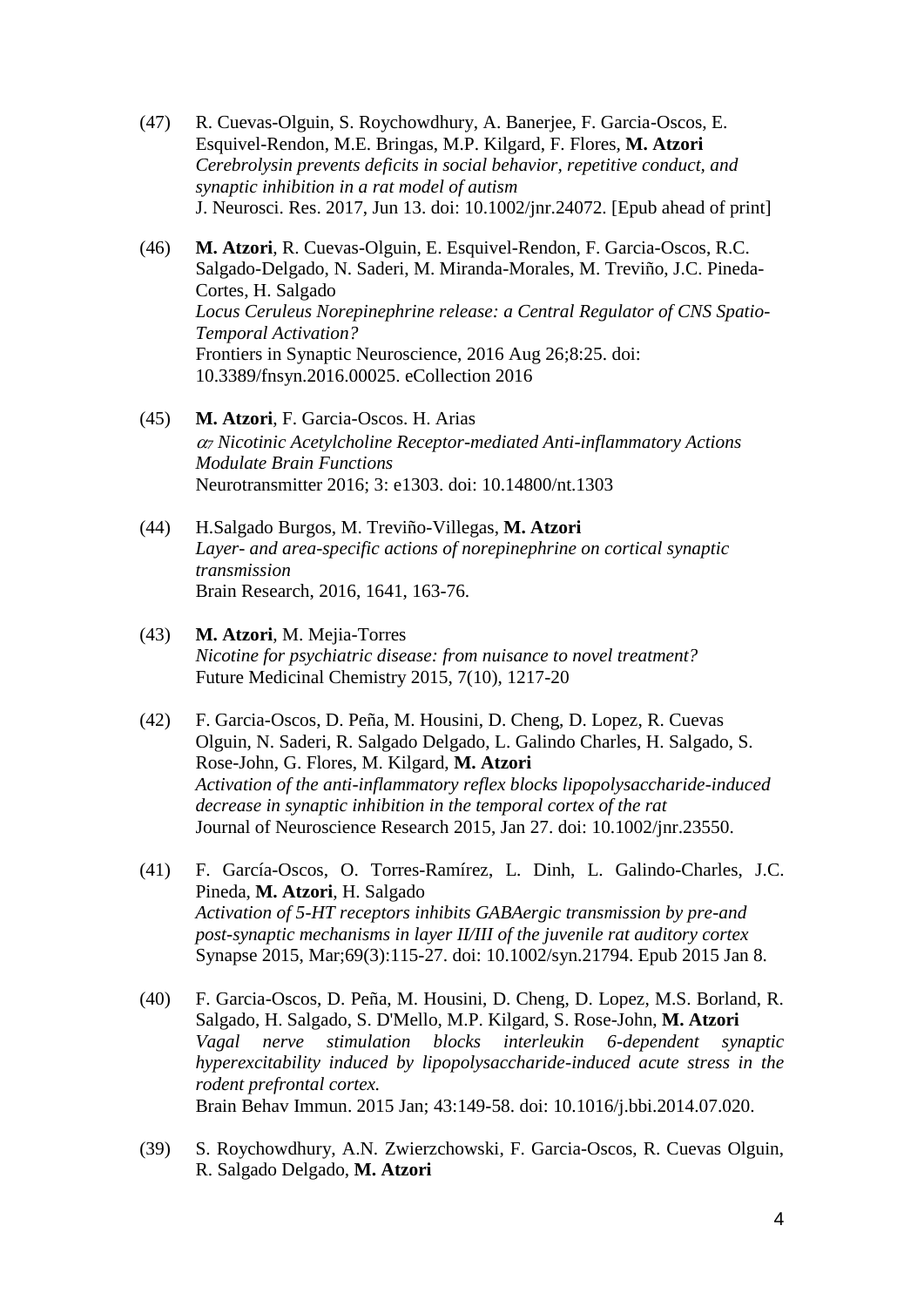*Layer- and area-specificity of the adrenergic modulation of synaptic transmission in the rat neocortex* Neurochem. Res. 2014, 39 (Dec): 2377-84

- (38) N. Sosa-Díaz, M.E. Bringas, **M. Atzori**, G. Flores *Prefrontal cortex, hippocampus, and basolateral amygdala plasticity in a rat model of autism spectrum* Synapse. 2014 Oct;68(10):468-73. doi: 10.1002/syn.21759. Epub 2014 Jul 9.
- (37) G**.** Flores**, M. Atzori** *The potential of Cerebrolysin in the treatment of Schizophrenia*. Pharmacology and Pharmacy, 2014, 5: 691-704.
- (36) M.E. [Bringas,](http://www.ncbi.nlm.nih.gov/pubmed?term=Bringas%20ME%5BAuthor%5D&cauthor=true&cauthor_uid=23535253) F.N. [Carvajal-Flores,](http://www.ncbi.nlm.nih.gov/pubmed?term=Carvajal-Flores%20FN%5BAuthor%5D&cauthor=true&cauthor_uid=23535253) T.A. [López-Ramírez,](http://www.ncbi.nlm.nih.gov/pubmed?term=L%C3%B3pez-Ram%C3%ADrez%20TA%5BAuthor%5D&cauthor=true&cauthor_uid=23535253) **[M. Atzori](http://www.ncbi.nlm.nih.gov/pubmed?term=Atzori%20M%5BAuthor%5D&cauthor=true&cauthor_uid=23535253)**, G. [Flores](http://www.ncbi.nlm.nih.gov/pubmed?term=Flores%20G%5BAuthor%5D&cauthor=true&cauthor_uid=23535253) *Rearrangement of the dendritic morphology in limbic regions and altered exploratory behavior in a rat model of autism spectrum disorder.* [Neuroscience.](http://www.ncbi.nlm.nih.gov/pubmed/?term=atzori+flores) 2013 Jun 25;241:170-87
- (35) A. Banerjee, F. García-Oscos, S. Roychowdhury, L.C. Galindo, S. Hall, M. Kilgard, **M. Atzori** *Impairment of cortical GABAergic synaptic transmission in an environmental rat model of autism* Int. J. Neuropsychopharmacology, 2013 Jul;16(6):1309-18
- (34) S. Roychowdhury, Z. Peña-Contreras, J. Tam, A. Yadlapalli, L. Dinh, J.A. Nichols, D. Basu, **M. Atzori** *α2- and β-adrenoceptors involvement in nortriptyline modulation of auditory sustained attention and impulsivity* Psychopharmacol., 2013 Jul: 16(6):1309-18
- (33) **M. Atzori**, F. Garcia-Oscos, J.A. Mendez *Role of Interleukin 6 in the etiology of hyper-excitable neuropsychiatric conditions: experimental evidence and therapeutical implications* Future Medicinal Chemistry, 2012 Nov;4(17):2177-92
- (32) D.C. Brown II, M.S. Co, R.C. Wolff, **M. Atzori** *α Adenergic receptors in auditory cue detection: α2 receptor blockade suppresses false alarm responding in the rat*  Neuropharmacol., 2012 62: 2178-83
- (31) F. Garcia-Oscos, H. Salgado, S. Hall, F. Thomas, G.E. Farmer, J. Bermeo, L. C. Galindo, R.D. Ramirez, S. D'Mello, S. Rose-John, **M. Atzori** *The stress-induced cytokine interleukin-6 decreases the inhibition/excitation ratio in the rat temporal cortex via trans-signaling* Biol. Psych. 2012, 71: 574-82
- (30) H. Salgado, L. Dinh, F. Garcia-Oscos, **M. Atzori** *Synaptic locus of action of norepinephrine in auditory cortex GABA synapses.* Synapse, 2012, 66:20-8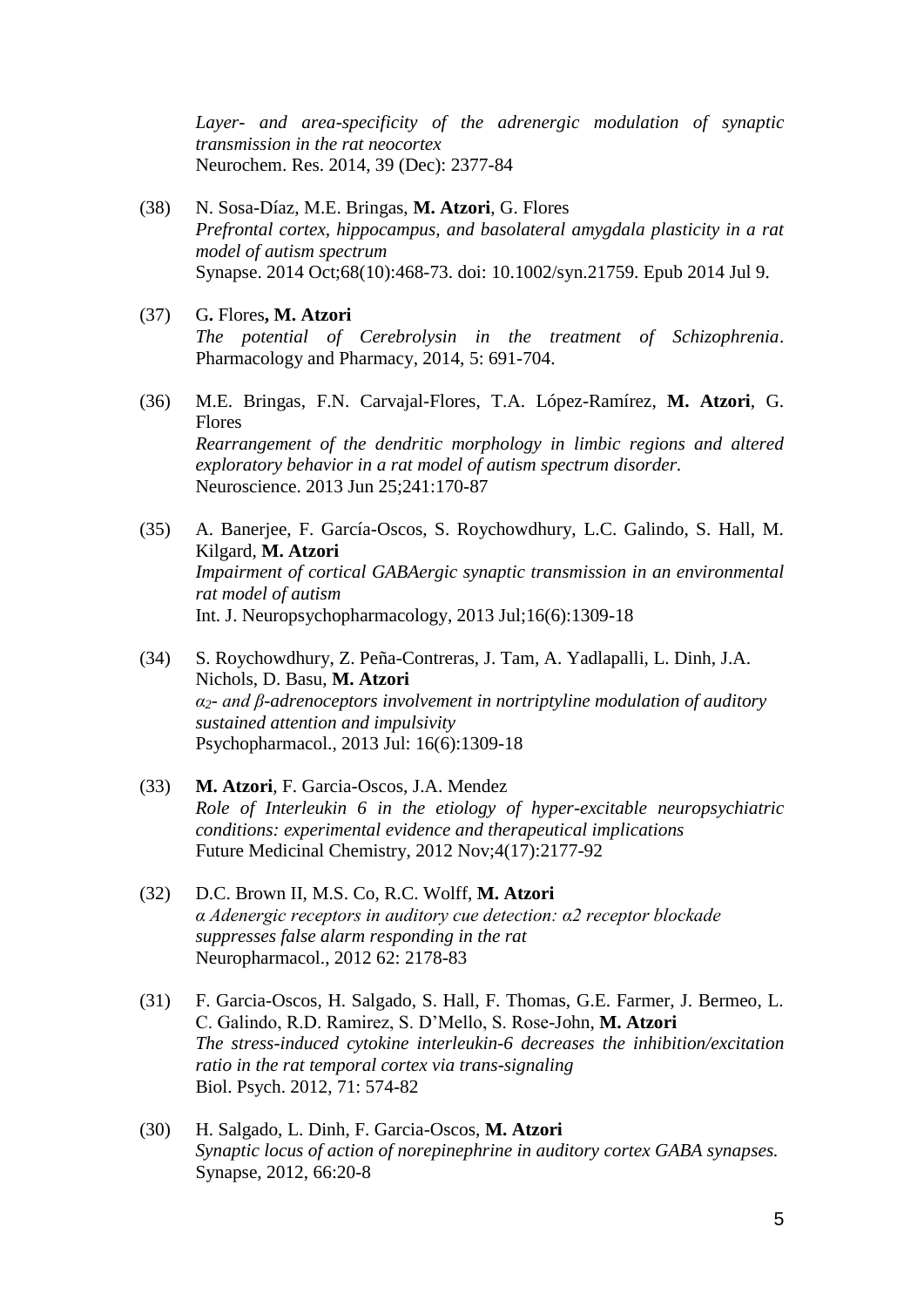- (29) J. Nichols, A.R. Nichols, S. Smirnakis, N. Engineer, M. Kilgard, **M. Atzori** *Vagus nerve stimulation modulates cortical synchrony and excitability through the activation of muscarinic receptors* Neuroscience, 2011, 25:189-207
- (28) H. Salgado, F. Garcia-Oscos, L. Dinh and **M. Atzori** *Dynamic modulation of short-term synaptic plasticity in the auditory cortex: the role of norepinephrine.*  Hearing Res. 2011, 271: 26-36
- (27) H. Salgado, F. Garcia-Oscos, A. Patel, L. Martinolich, J.A. Nichols, L. Dinh, K.Y. Tseng, S. Roychowdhury, **M. Atzori** *Layer specific Norepinephrine modulation of inhibition in cortical layer II/III* Cerebral Cortex, 2011, 21:212-21
- (26) C.D. Brown II, J.A. Nichols, F. Thomas, L. Dinh, **M. Atzori** *Nicotinic modulation of Auditory Attentional Shift in the Rat* Brain Research, 2010, 210:273-9
- (25) M. Bose, P. Munoz, S. Roychowdhury, J. Nichols, V.P. Jakkamsetti, B. Porter, R. Byrapureddy, H. Salgado, M.P. Kilgard, F. Aboitiz, A. Dagnino, **M. Atzori** *Effect of the environment on the dendritic morphology of the rat auditory cortex* Synapse, 2010, 64: 97-110.
- (24) A. Dagnino-Subiabre, P. Muñoz-Llancao, G. Terreros, U. Wyneken, G. Díaz-Véliz, B. Porter, M. Kilgard, **M. Atzori**, F. Aboitiz *Chronic Stress Induces Dendritic Atrophy in the Rat Medial Geniculate Nucleus: Effects on Auditory Conditioning* Behavioural Brain Research, 2009, 203, 88-96.
- (23) L. Dinh, T. Nguyen, H. Salgado, **M. Atzori** *Norepinephrine homogeneously inhibits AMPAR-mediated currents in all layers of the temporal cortex of the rat.* Neurochem. Res. 2009 34:1896-906.
- (22) J. Flores-Hernandez, H. Salgado, M. Bose, T. Avila-Ruiz, T. Hernandez-Flores, V. De la Rosa, O. Torres-Ramirez, **M. Atzori** *Cholinergic direct block of N-methyl-D aspartate receptor-mediated currents in the rat auditory cortex.* Synapse, 2009, 63, 308-18.
- (21) R.D. Paz, S. Tardito, **M. Atzori**, K.Y. Tseng *Glutamatergic Dysfunction in schizophrenia: from basic neuroscience to clinical psychopharmacology* Eur. Neuropsychopharm. 2008, 18, 773-86.
- (20) H. Salgado, T. Bellay, J. A. Nichols, M. Bose, L. Martinolich, L. Perrotti, and **M. Atzori** *M<sup>2</sup> muscarinic receptors decrease the release of GABA in the auditory cortex by modulating Ca2+ channels through activation of PI3K/PKC*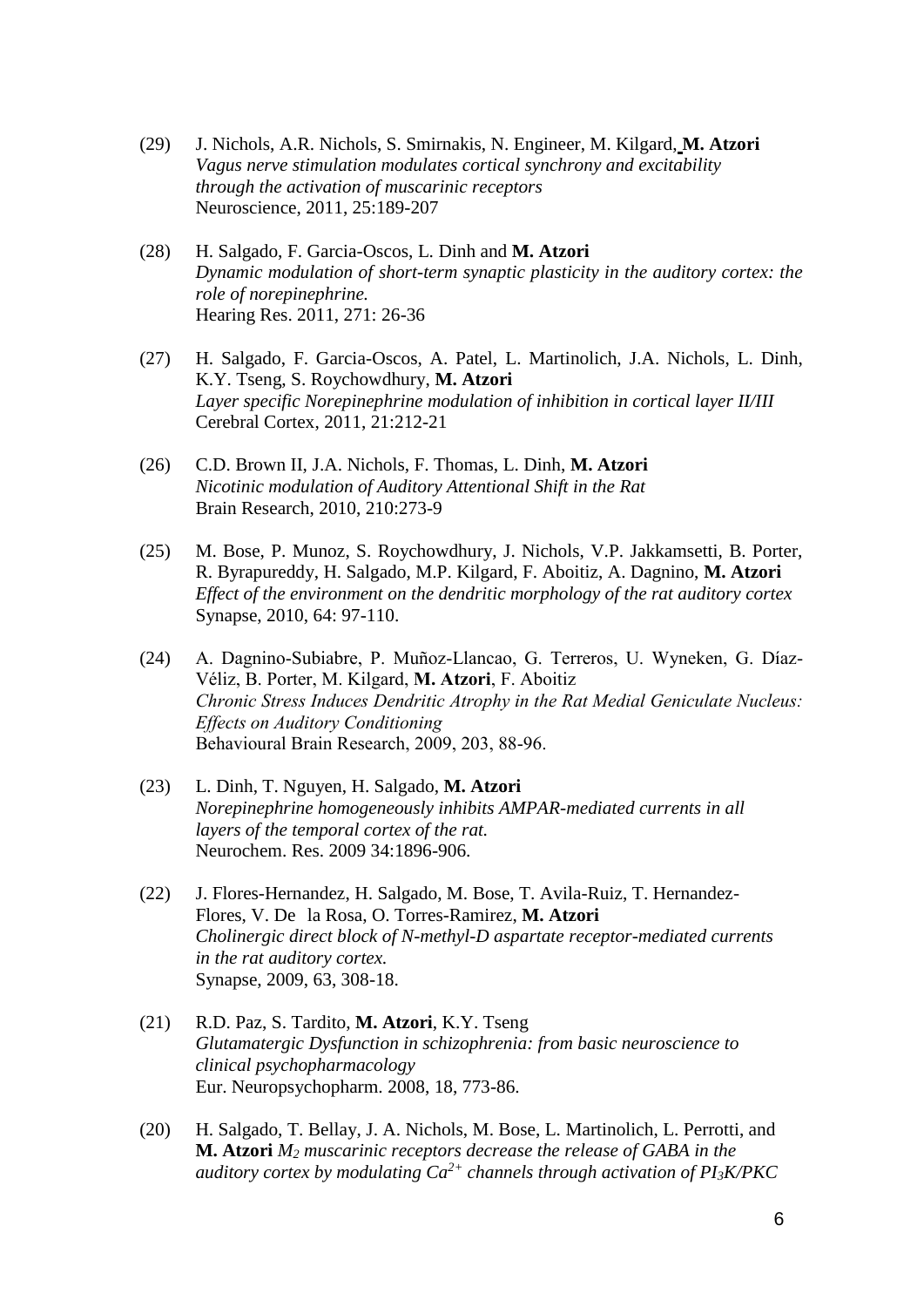J. Neurophysiol. 2007, 98: 952-65.

- (19) J. Nichols, V. Jakkamsetti, H. Salgado, L. Dinh, M. Kilgard, **M. Atzori** *Environmental enrichment selectively increases excitatory synaptic transmission to layer 2/3 in the temporal cortex* Neuroscience, 2007, 145, 832-40.
- (18) F. Dufour, Q. Liu, **M. Atzori** *Effects of cholesterol-rich diet on the rat on spatial memory* Brain Res. 2006, 1103, 88-98.
- (17) C. Cui, M. Xu, **M. Atzori** *Voltage-dependent Block of NMDA Receptors by Dopamine D1 Receptor Ligands* Molecular Pharm. 2006, 70, 1761-70.
- (16) **M. Atzori**, P.O. Kanold, J.C. Pineda and J. Flores-Hernandez, R. Paz *Dopamine prevents muscarinic-induced decrease of glutamate release in the auditory cortex* Neuroscience, 2005, 134, 1153-65.
- (15) **M. Atzori**, J.F. Hernandez, J.C. Pineda *Interlaminar differences of activation threshold in the aud. cortex of the rat.* Hearing Res. 2004, 189, 101-6.
- (14) **M. Atzori**, P.O. Kanold, J.C. Pineda and J. Flores-Hernandez *Dopamine-acetylcholine interactions in the modulation of glutamate release* NY Acad. Sci. 2003, 1003, 346-8.
- (13) M. Grimaldi, **M. Atzori**, P. Ray, and D. Alkon Mobilization of Calcium from Intracellular Stores, Potentiation of *Neurotransmitter-Induced Calcium Transients, and Capacitative Calcium entry by aminopyridine* J. Neurosci. 2001, 21 3135-43
- (12) **M. Atzori**, S. Lei, D. Evans, P. Kanold, E. Tansey, O. Intyre and C.J. McBain *Differential synaptic processing separates stationary from transient inputs to the auditory cortex*  Nature Neurosci. 2001, 12:1230-7
- (11) **M. Atzori**, D. Lau, E. Tansey, A. Chow, A. Ozaita, B. Rudy and C.J. McBain *H<sup>2</sup> histamine receptor phosphorylation of Kv3.2 modulates interneuron fast spiking*  Nature Neurosci. 2000, 3:791-8
- (10) F. Strata, **M. Atzori**, M. Molnar, G. Ugolini and E. Cherubini *Nitric Oxide Sensitive Depolarization-Induced Hyperpolarization: a possible role for gap junctions during development* Eur. J. Neurosci. 1998, 10:397-403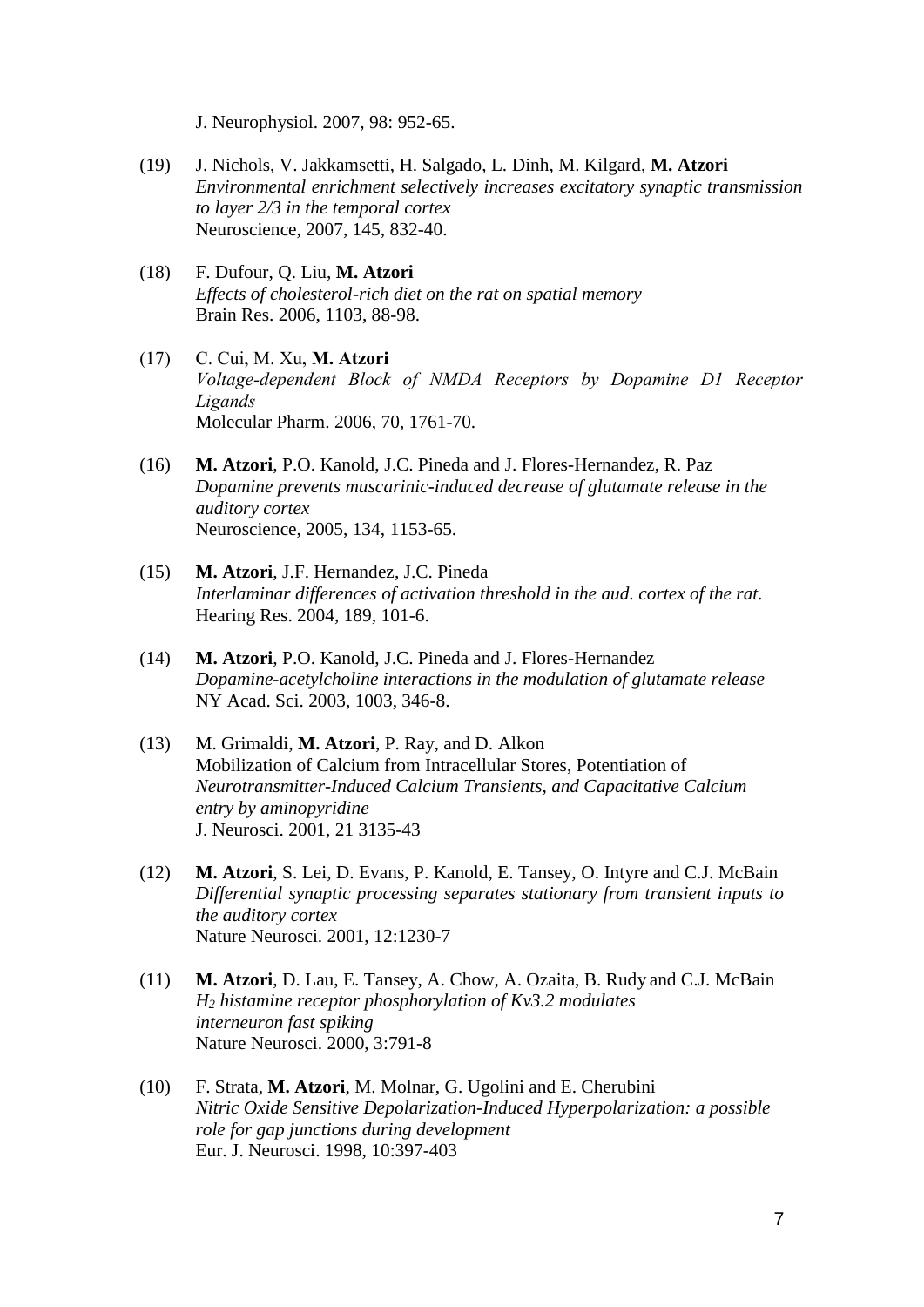- (9) G.I. Frolenkov, **M. Atzori**, F. Kalinec, F. Mammano and B. Kachar *The membrane-based mechanism of cell motility in cochlear outer hair cells* Mol. Biol. Cell, 1998, 9:1961-8
- (8) F.Strata, **M. Atzori**, M. Molnar, G. Ugolini, F. Tempia and E. Cherubini *A pacemaker current in dye-coupled hilar interneurons contributes to the generation of Giant GABAergic Potentials in developing hippocampus.* J. Neuroscience, 1997, 17:1435-46
- (7) **M. Atzori** *"Pyramidal cells and Stratum Lacunosum-Moleculare interneurons in the CA1hippocampal region share a GABAergic spontaneous input"* Hippocampus, 1996, 6:72-78

## (6) **M. Atzori** and A. Nistri

*"Effects of Thyrotropin Releasing Hormone on the GABAergic synaptic transmission of the rat hippocampus"* European J. Neuroscience, 1996, 8:1299-1305

(5) J. Györi, **M. Atzori** and E. Cherubini *Post synaptic induction of mossy fibre Long Term Depression in developing rat hippocampus* Neuroreport, 1996, 7:1660-4

## (4) **M. Atzori** and A. Nistri

*"Non-monotonic decay of excitatory synaptic transmission in the frog optic tectum following repetitive stimulation of the optic nerve in vitro"* Experimental Brain Research, 1994, 102:287-296

(3) **M. Atzori**

*"Cl-transporter block enhances GABAergic spontaneous activity in rat hippocampal CA3 cells"* NeuroReport, 1994, 5:2509-2512

- (2) R.Toffanin, B.J. Kvam, A. Flaibani, **M. Atzori**, F. Biviano and S. Paoletti *"N.M.R. studies of oligosaccharides derived from hyaluronate: complete assignement of <sup>1</sup>H and <sup>13</sup>C NMR spectra of di- and tetrasaccharides, and study of chemical shifts of oligosaccharides of increasing degree of polymerisation"* Carbohydrate Research, 1993, 245:113-128
- (1) B.J. Kvam, **M. Atzori**, R. Toffanin, S. Paoletti and F. Biviano *" <sup>1</sup>H- and <sup>13</sup>C-NMR studies of solutions of hyaluronic acid esters and salts in DMSO: comparison of hydrogen bond patterns and conformational behavior"* Carbohydrate Research, 1992, 230:1-13

### **Manuscipts submitted**

none

### **Manuscipts in preparation**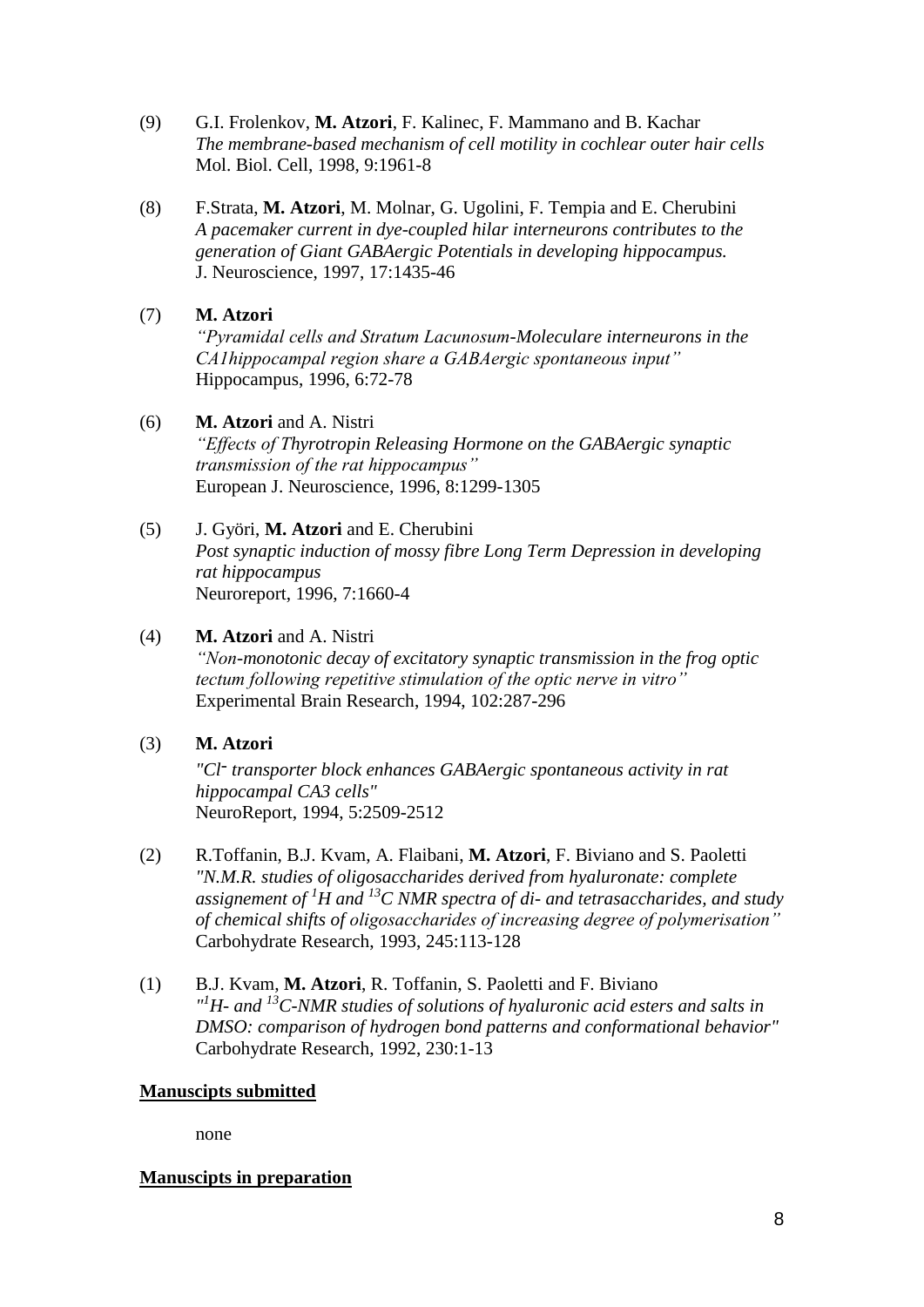- (1) R. Cuevas, E. Esquivel-Rendon, M. Miranda-Morales, **M. Atzori** *Dose- and time-dependance of adrenergic modulation of inhibitory synapses in the prefrontal cortex of the mouse*
- (2) M. Miranda-Morales, R. Cuevas-Olguin, R. Velazquez-Contreras, F. Vega, M. Morquecho-Robledo, F. Garcia-Oscos, N. Saderi, S. Rose-John, R. Salgado-Delgado, **M. Atzori** *Prolonged exposure to continuous illumination induces interleukin 6 transsignaling dependent behavioral and synaptic changes.*

### **Books edited**

K. Tseng and **M. Atzori** editors Monoaminergic Modulation of Cortical Excitability ed. Springer; **ISBN-10: 0387722548; ISBN-13: 978-0387722542**

### **Book chapters**

## **M. Atzori** and R. Paz

*Interplay between Dopamine and Acetylcholine in the Modulation of Attention in "Monoaminergic Modulation of Cortical Excitability"* ed. Springer; **ISBN-10: 0387722548; ISBN-13: 978-0387722542**

### **M. Atzori**, H Salgado and K.Y. Tseng

*Regulation of Cortical Functions by the Central Noradrenergic System in "Monoaminergic Modulation of Cortical Excitability"* ed. Springer; **ISBN-10: 0387722548; ISBN-13: 978-0387722542**

J.A. Nichols, M. Bose, V.P. Jakkamsetti, M. Kilgard and **M. Atzori** *Auditory environment-induced brain plasticity in "Limbic system and stress"* ed. F. Aboitiz and A. Dagnino Research Signpost/Transworld Research Network, **ISBN 978-81-0202-2**

| <b>International</b> | UTD 2012 Neuroscience Research Conference              |
|----------------------|--------------------------------------------------------|
| <b>Symposium</b>     | Corticostriatal Circuits in Neuropsychiatric Disorders |
| organizer            | School for Behavioral and Brain Sciences               |
|                      | Kusch Auditorium, FN 2.102                             |
|                      | April 13, 2012                                         |

### **Awards and Grants obtained**

### **Post-doctoral awards**

1996 J. William Fulbright scholarship by USIA/CIES: 2,000.00 USD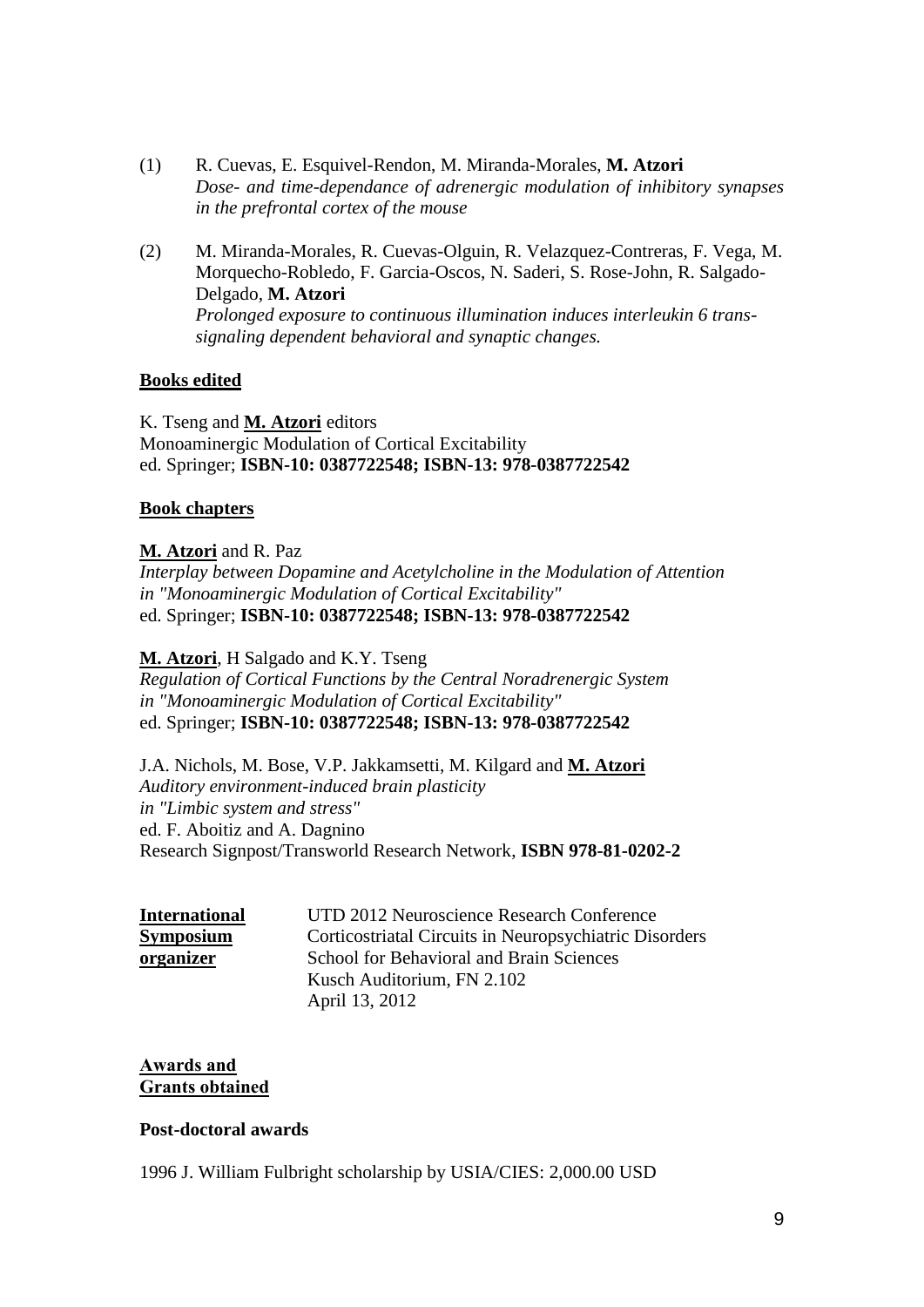1996/1997 Post-doctoral fellowship by FY96-67 University of Tenneessee Neuroscience Center: 15,000.00 USD

1999 NIH FARE -- The Fellows Award for Research Excellence: 1,000.00 USD

### **Research awards, while at the University of Texas at Dallas**

2003 National Alliance for Research in Schizophrenia and Depression: Young Investigator Award, First installment: 30,000.00 USD *Role of Dopamine in the Sensitization of Inhibitory Response in the Temporal Cortex*

2004 National Institute of Health, 5R01DC005986-01: Acetylcholine and dopamine modulation in auditory cortex, 224,154.00 USD

2004 National Alliance for Research in Schizophrenia and Depression: Young Investigator Award, Second installment: 30,000.00 USD *Role of Dopamine in the Sensitization of Inhibitory Response in the Temporal Cortex, Second installment*

2005 National Institute of Health, 5R01DC005986-02: Acetylcholine and dopamine modulation in auditory cortex: 298,240.00 USD 2006 American Audiology Association: 5,000.00 USD *Physiological and Anatomical characterization of the Tectal Commissural Column* (mentor M. Atzori, PI student Justin Nichols)

2006 National Institute of Health, 5R01DC005986-03: 297,595.00 USD *Acetylcholine and dopamine modulation in auditory cortex*

2007 National Institute of Health, 5R01DC005986-04: 383.867.00 USD *Acetylcholine and dopamine modulation in auditory cortex*

2008 National Institute of Health, 5R01DC005986-04 extension *Acetylcholine and dopamine modulation in auditory cortex* end august 31, 2009

2010 University of Texas at Dallas: 10,000.00 USD Brain and Behavioral Sciences Research Development Award *Cerebrolysin in the treatment of autism spectrum disorders*

2011 University of Texas at Dallas: 12,000.00 USD Brain and Behavioral Sciences Research Development Award *Synaptic effects of interleukin-6*

### **Research awards received while at the Univ. Autonoma de San Luis Potosi**

2013 Fondos Fomento A la Investigacion (FAI), 50,000 MXN *Efectos de los antidepresivos tricíclicos sobre la atencion*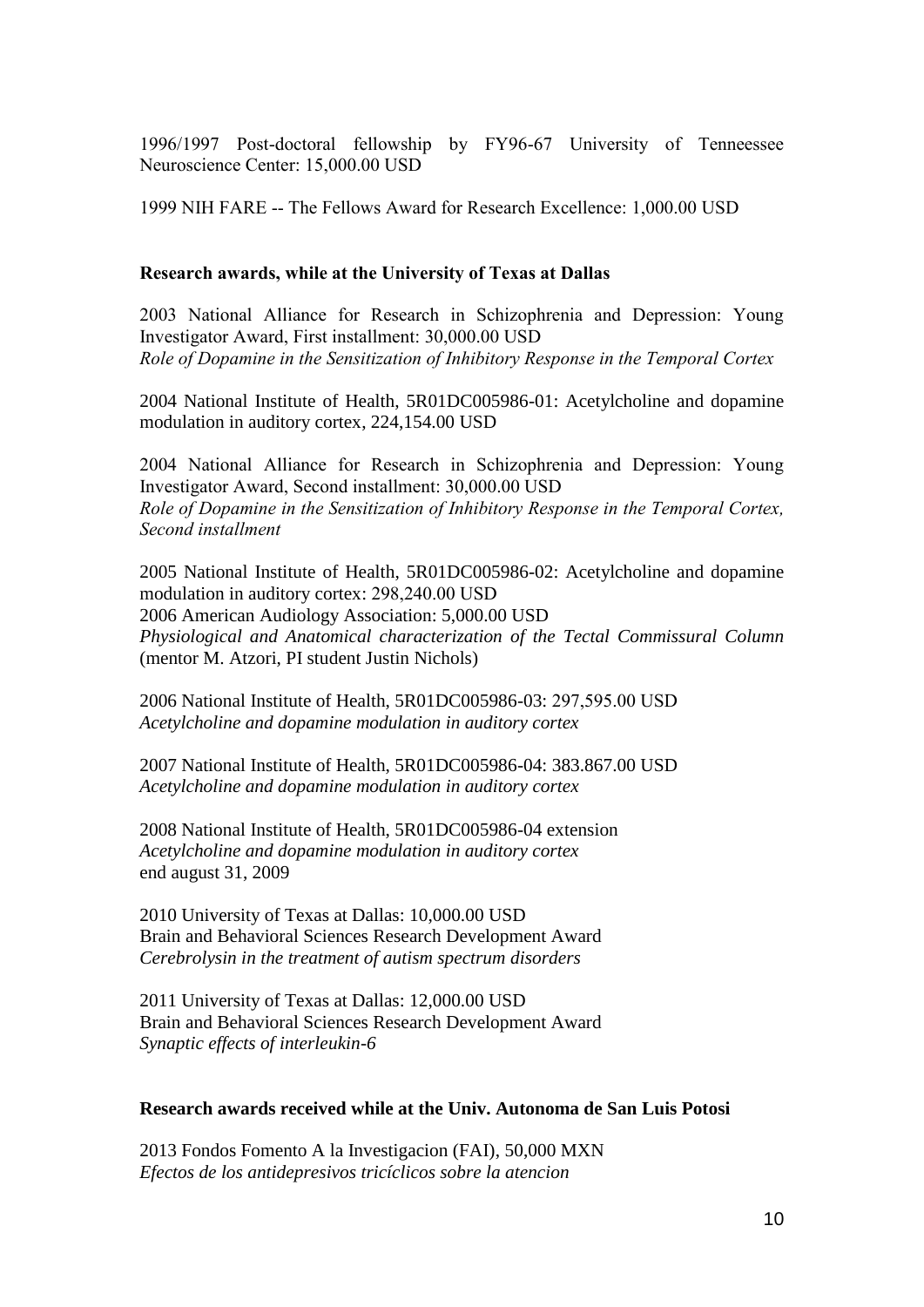2013-2014 Fondos PROMEP, 567,637.00 MXN *Papel de la quinasa de la sintetasa del glicógeno (GSK) en la enfermedad bipolar*

2015-2016 Fondos Ciencia Basica CONACyT CB -2013-01 221653: 650,000 MNX *Modulación adrenérgica y papel del sistema inhibidor neocortical en un modelo animal de conducta psicótica impulsiva*

2015-2016 Fondos Concurrentes UASLP: 70,000 MNX

2016-2017 Fondos Ciencia Basica CONACyT CB -2013-02 221653: 457,000 MN *Modulación adrenérgica y papel del sistema inhibidor neocortical en un modelo animal de conducta psicótica impulsiva*

2016-2017 Fondos Concurrentes UASLP, (50,000 MNX)

2017-2018 Fondos Ciencia Basica CONACyT CB -2013-02 221653: 312,000 MNX *Modulación adrenérgica y papel del sistema inhibidor neocortical en un modelo animal de conducta psicótica impulsiva*

2017-2018 Fondos Concurrentes UASLP, (40,000 MNX)

#### **Invited talks**

January 2001, **Howard University, Washington D.C., Dept. of Physiology.** Host: Prof: Cloyd Trouth

February 2001, **Universidad Nacional Autonoma de Mexico, Unidad de Ixtacala**. Mexico. Host: Prof. Jaime Barral

April 2001: **Centro de Investigaciones Regionales Hideyo Noguchi, Merida, Yucatan, Mexico**. Host: Prof. Juan Carlos Pineda

March 2002: **University of Maryland at College Park, Center for Acoustic and Auditory Research, Electrical and Computer Engineering Dept., Inst. for System** Research. Host: Prof. Shihab Shamma

October 2002: **University of Maryland at Baltimore, Dept. of Neurosciences** Host: Prof. Didier Depireux October 2003, Johns Hopkins University, The David Bodian seminar in Neuroscience Host: Dr. Alfredo Kirkwood.

January 2004**, Univ. Autonoma de Mexico, Inst. of Physiology. Dep. Seminar**  Host: Dr. Jose' Bargas.

February 2004, **Benemerita Universidad Autonoma de Puebla, Inst. de Fisiologia**. Host: Dr. Jorge Flores.

March 2004, **University of Texas at Dallas, Institute of Brain and Behavior.**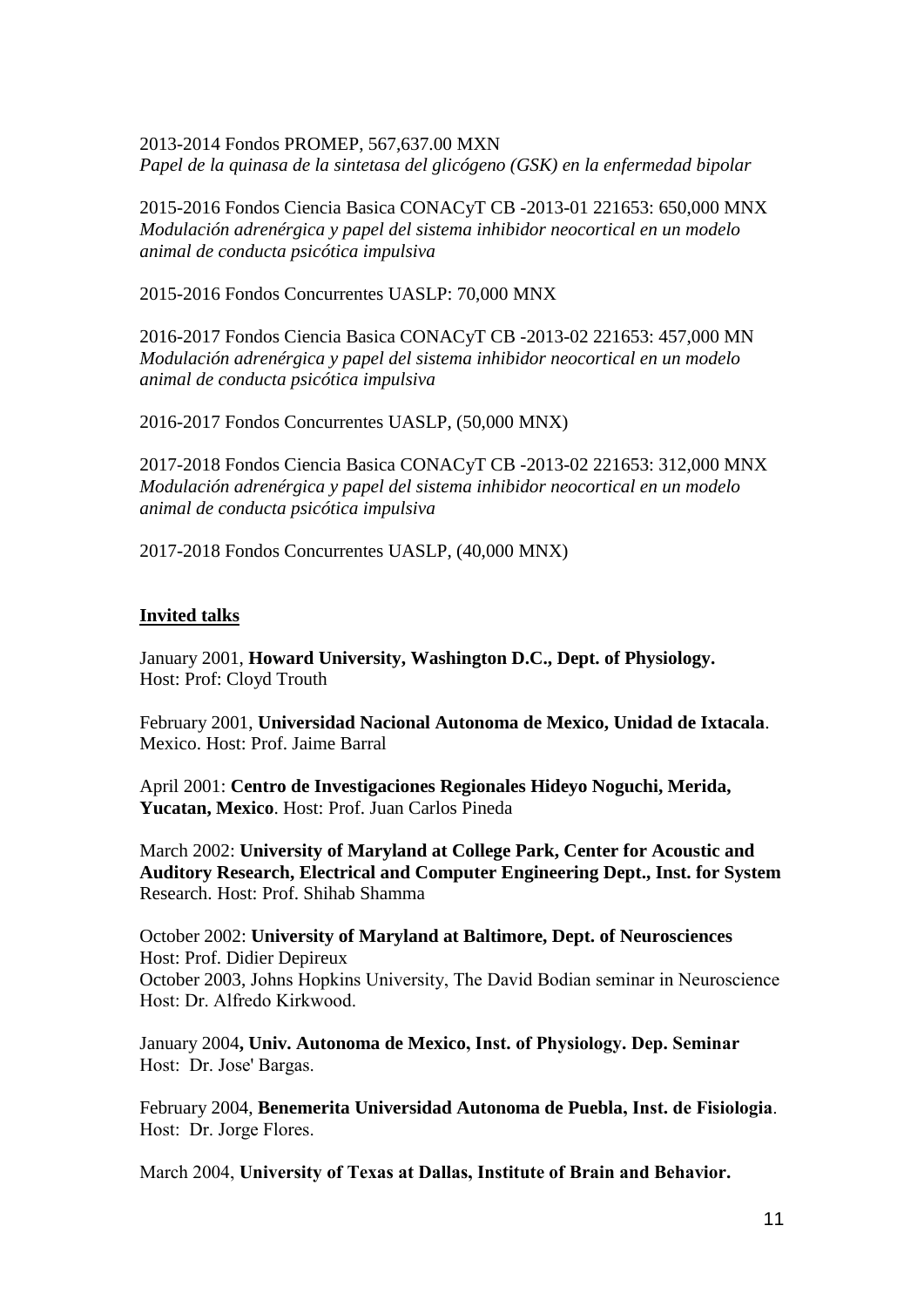Host: Dr. Michael Kilgard.

November 2005, **Univ. de los Andes, Santiago, Chile, Escuelas de Psicologia.** Host: Dr. Rodrigo Paz

November 2005, **Instituto Psiquiatrico Horwitz Barak, Santiago, Chile.** Host Dr. Rodrigo Paz

January 2006**, Winter Conference on Brain Research, Steamboat Springs, Colorado,** Panel organizer

September 2006, **Neurobiology Seminar Series, UTSA, San Antonio, Texas** Host: Dr. Charles Wilson

October 2006, **Prog. in Neurosci. Seminar Series, Indiana University, Bloomington, Indiana** Host: Dr. Laura Hurley

April 2007, **Seminar series at the Southern Research Institute, Birmingham, AL** Host: Dr. Maurizio Grimaldi

October 2007, **IBRO meeting, Merida, Yucatan, Mexico** Host: Dr. Juan Carlos Pineda Cortez

November 2007, **SfN 35th Annual Meeting, San Diego, CA, Slide session on excitatory aminoacid receptor modulation**

February 2008, **ARO 31st Midwinter meeting, Phoenix, AZ Slide session on noradrenergic modulation of GABAergic release**

May 2009, **Univ. Texas Southwestern, Psychiatry seminar series, Dallas, TX** Host: Dr. Ege Kavalali

June 2009, **BUAP, Institue of Physiology Seminar, Puebla, Mexico** Host: Prof. Jorge Flores-Hernandez

August 2009, **3 rd Int.l Conference on the Auditory Cortex, Magdeburg, Ge.** Host: Dr. Eike Budinger

March 2012, **Semana del Cerebro, Colima, Mexico** Host: Dr. Humberto Cruzblanca

October 2013, **XVIII Reunion de la rama de Bioenergetica y Biomembranas Hotel Hacienda Jurica, Queretaro, Mexico. Slide session**

April 2015, **Seminario del Instituto de Neurobiologia, Queretaro** Host: Dr. Fernando Peña

April 2015, **Seminario del Inst. de Neurociencias, Universidad de Guadalajara,**  Guadalajara, Jalisco, Mexico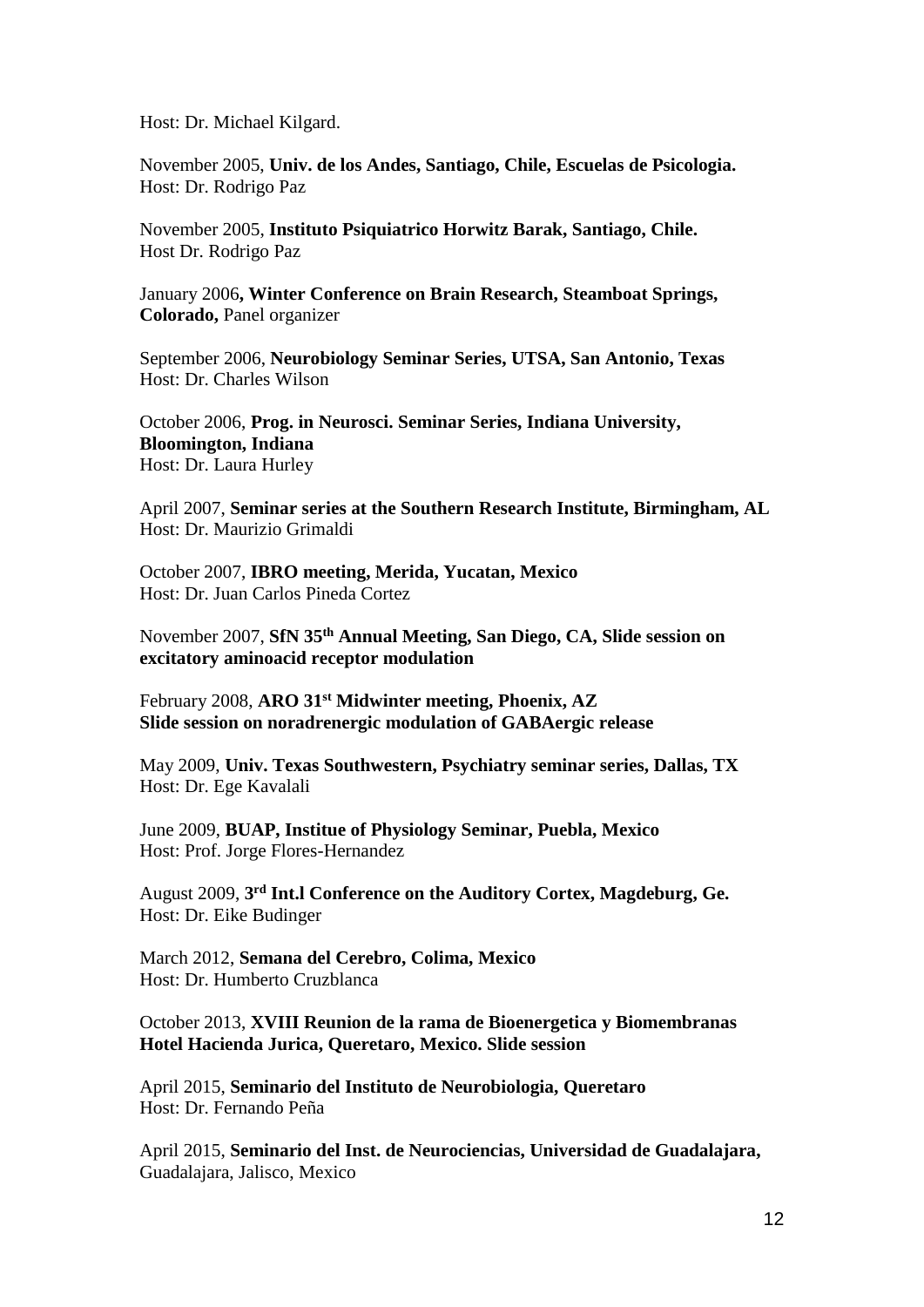Host: Dr. Mario Treviño Villegas

August 2016, **Seminario de Neurociencias, Universidad Autonoma de Yucatan**, Merida, Yucatan, Mexico Host: Dr. Humberto Salgado

September 2017, **Noche de Pensadores/PRISMATIC, IPICyT** San Luis Potosi, Mexico Host: Dr. Leonardo Isaac Pereyra Bistrain

### February 2018, **Weekly research seminar, Benemerita Universidad Autonoma de Puebla, BUAP, Puebla, Mexico**

Interleukin-6 dependent Prefrontal Cortex synaptic plasticity induced by Social Defeat. Host: Dr. Gonzalo Flores

October 2018: **Conferencia magistral, Universidad Pedagogica Nacional, San Luis Potosi, SLP, Mexico**: Consciousness: location and manipulation Host: Dr. Raul Gamboa Lopez

November 2018: Ponencia semanal, **Universidad del Valle de Mexico, San Luis Potosi, SLP, Mexico**: Music, abuse substances and mental illness Host: Dr. Diana Alvarado

#### **Abstract presentations**:

- (1) Bon L., **Atzori M.** and Lucchetti C.: Joint meeting S.I.B.S.-S.I.F.-S.I.N.U. Alghero September 26-28 1988. *The effect of attention on features of eye movement of the monkey*
- (2) Pinto I., Bravar D., **Atzori M.** and Giribona P.: Eighth annual meeting of the society of Magnetic Resonance in Medicine Amsterdam November 12-18 1989 *Assessment of a protocol for M.R. scanners performance measurements*
- (3) **Atzori M.** Kvam J.B., Toffanin R., Paoletti S. First Joint Meeting Società Chimica Italiana: Gruppo Interdivisionale dei Carboidrati Società Italiana di Biochimica: Gruppo dei Glicoconiugati Alghero May 27-28 1991 *Behaviour of Hyaluronates: a comparison of hydrogen bond pattern and Conformation*
- (4) **Atzori M.**, Toffanin R., Kvam J.B. and Paoletti S.: International Union of Pure and Applied Chemistry Slovak Academy of Sciences International Conference on Polymers Bratislava High Tatras Czeco-Slovakia, June 10-14 1991 *<sup>1</sup>H and <sup>13</sup>C study of solution properties of hyaluronan derivatives*
- (5) Toffanin R., **Atzori M.**, Kvam J.B., Flaibani A. and Paoletti S.: AIRM-GIRM-GDRM Congresso di Risonanza Magnetica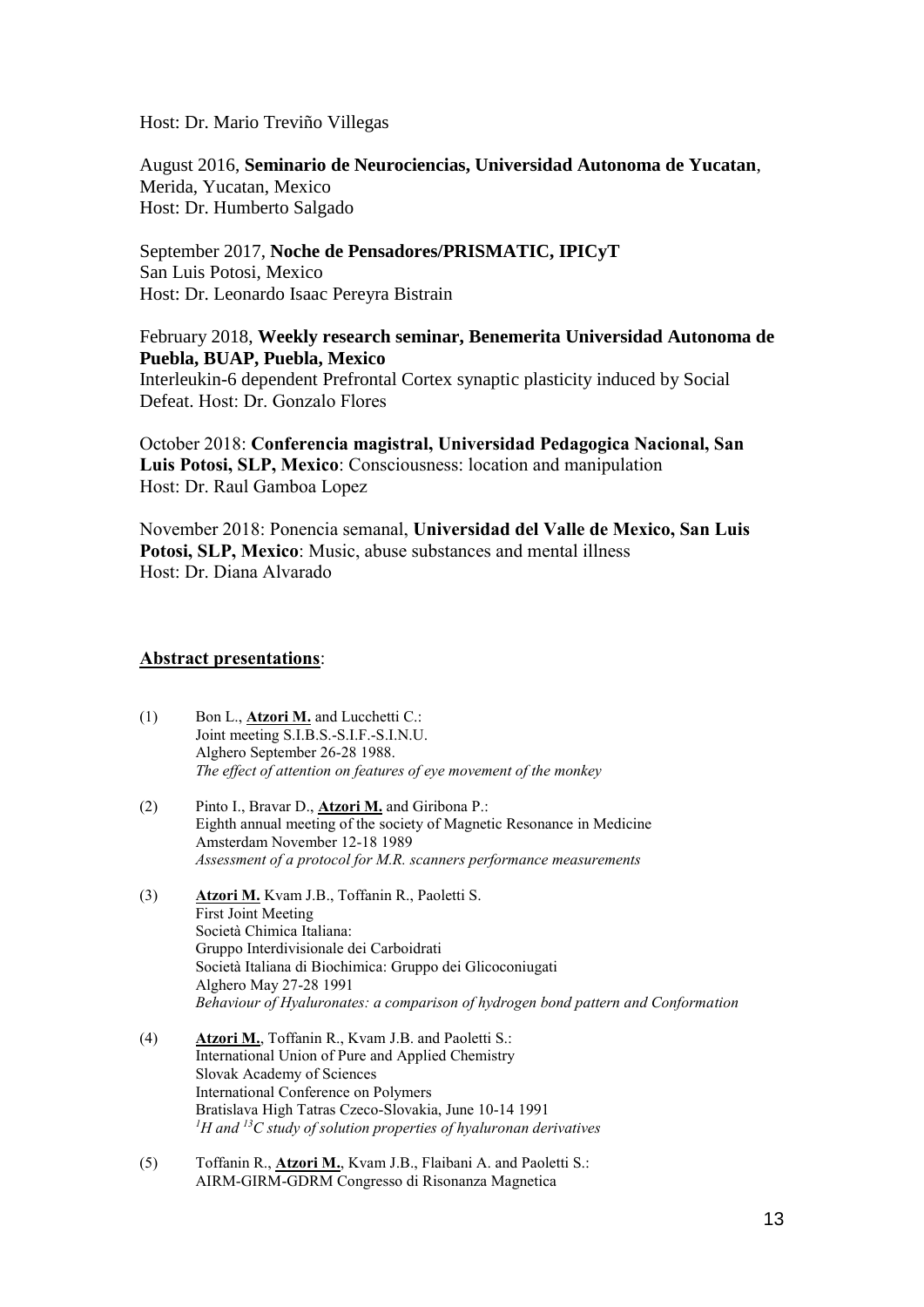C.N.R. Area di Ricerca Milano October 23-25 1991 *Study on Oligosaccarides of Hyaluronic Acid*

- (6) Toffanin R., Kvam J.B., **Atzori M.**, Cescutti P. and Paoletti S.: AIRM-GIRM-GDRM Congresso di Risonanza Magnetica C.N.R. Area di Ricerca Milano October 23-25 1991 *N.M.R. spectra of the trisaccaride by Smith degradation from the capsular polysaccaride extracted from Klebsiella 40*
- (7) **Atzori M.** and Nistri A.: XVII Conférence en Neurobiologie de Gif Mechanism and Regulation of Neurotransmitter Release Gif-sur-Yvette December 3-4 1992 *An unusual feature in the fatigue-dependent process of synaptic transmission in the frog optic tectum*
- (8) **Atzori M.** and Nistri A.: Physiological Society Meeting Southampton September 27-29 1993 Journal of Physiology 473,168P 1993 *Synaptic fatigue in the Rana temporaria optic tectum in vitro following repetitive stimulation of the optic nerve*
- (9) **Atzori M.** and Nistri A. Life Science Meeting 1995 Physiological and Biophysical Societies of Slovenia Gozd Martuliek September 23-28 1995 *Modulation of GABA transmission in the rat hippocampus by the neuropeptide TRH*
- (10) **Atzori M.**, Nistri A., Sciancalepore M. and Stocca G. 25<sup>th</sup> Annual Meeting Society for Neuroscience S. Diego U.S.A. November 11-16 1995 *Effects of TRH on GABAergic synaptic transmission of the rat hippocampus*
- (11) Strata F., **Atzori M.** and Molnar M. 25th Annual Meeting Society for Neuroscience S. Diego U.S.A. November 11-16 1995 *Nitric Oxide "paces" giant GABAergic ativity in the developing rat hippocampus through a transiently expressed neuronal structure*
- (12) Strata F., **Atzori M.** and Cherubini E.  $26<sup>th</sup>$  Annual Meeting Society for Neuroscience Washington DC U.S.A. November 16-21 1996 *Developmental regulation of intrinsic membrane oscillation in rat CA3 hippocampal neurons*
- (13) **Atzori, M.** and Kachar B. 22nd ARO Annual Meeting Association for Research in Otorinolaryngology St. Petersburg, FL U.S.A. February 1998 *Insensitivity of the Outer Hair Cell motor to voltage-gated channel blockers*
- (14) **Atzori**, **M**. and Tansey E. 23rd ARO Annual Meeting Association for Research in Otorinolaryngolgy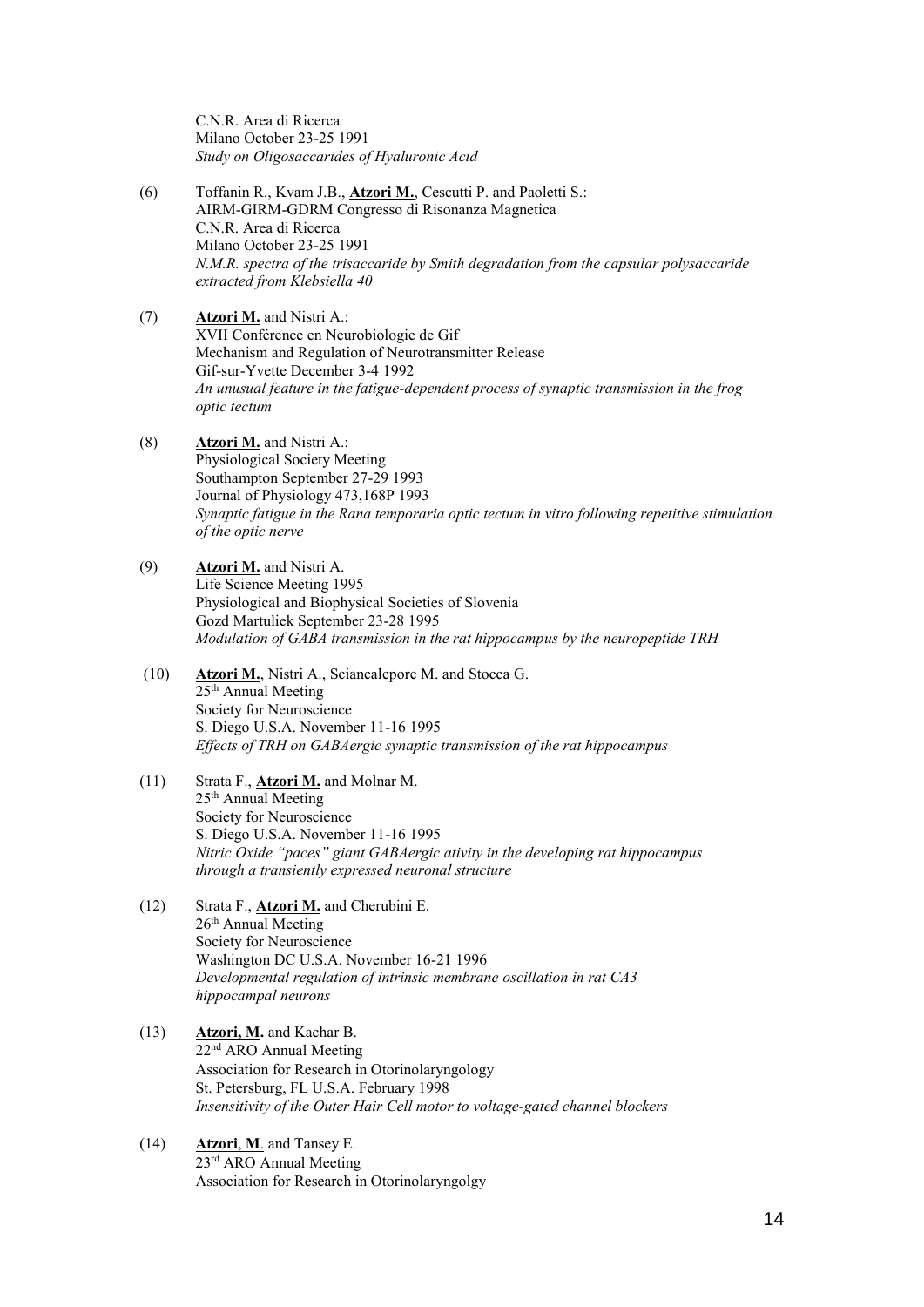St. Petersburg, FL U.S.A. February 1999 *Local Circuitry in Auditory Cortex studied by Neuron-Pair Patch-Clamp Recording*

- (15) **Atzori M.**, E. Phillips-Tansey, D. Lau, A. Ozaita, A. Chow, B. Rudy and C.J. McBain 27th Annual Meeting, Society for Neuroscience Miami, FL, U.S.A., October 1999. *PKA phosphorylation of Kv3.2 modulates high frequency firing in hippocampal interneurons.*
- (16) Grimaldi M., **Atzori M.**, Ray P. and Alkon D. NIH Research Festival October, 1999 *4-Aminopyridine activates phospholipase C and enhances calcium mobilization in cortical type I rat astrocytes: effects unrelated to K+ channel blockade.*
- (17) **Atzori M.**, P. Kanold, E. Phillips-Tansey, C.J. McBain 24<sup>th</sup> ARO Annual Meeting Association for Research in Otolaryngology St. Petersburg, FL U.S.A. February 2000 *Short term synaptic plasticity in pairs of connected cells of the auditory cortex.*
- (18) C.J. McBain, P.Kanold, E. Phillips-Tansey and **Atzori M.** 28th Annual Meeting, Society for Neuroscience New Orleans, LA, U.S.A., November 2000.

*Short-term synaptic plasticity in connected pairs of auditory cortex neurons.*

- (19) **Atzori M.**, E. Phillips-Tansey, D. Lau, A. Ozaita, A. Chow, B. Rudy and C.J.McBain 28th Annual Meeting, Society for Neuroscience, New Orleans, LA, U.S.A., November 2000. *Histamine modulates high frequency firing in hippocampal interneurons through PKA phosphorylation of Kv3.2.*
- (20) **Atzori M.**, P. Kanold, E. Phillips-Tansey, C.J. McBain 25th ARO Annual Meeting, Association for Research in Otolaryngology St. Petersburg, FL U.S.A. February 2001 *High-p and low-p synapses connect pyramidal neurons in layer II/III of the mouse auditory cortex*
- (21) A. Huttner, **Atzori M.**, C.J.McBain and R.D.G. McKay 29th Annual Meeting, Society for Neuroscience San Diego, CA, U.S.A., November 2001. *Transplanted neural precursor cells form functionally active circuits*
- (22) **Atzori M.** 25th ARO Annual Meeting Association for Research in Otolaryngology St. Petersburg, FL U.S.A. January 2002 *Effects of dopamine on the glutamatergic transmission in the auditory cortex*
- (23) **Atzori M.**, P.O. Kanold Association for Research in Otolaryngology 26<sup>th</sup> Annual Meeting Daytona Beach, FL U.S.A. February 2003 *Dopamine Blocks Acetylcholine-induced Reduction of Glutamate Currents in the Auditory Cortex*
- (24) **Atzori M.**, P.O. Kanold, J.Flores-Hernandez and J.C. Pineda New York Academy of Science Meeting on Glutamate and Disorders of Cognition and Motivation New Haven, CT U.S.A. April 2003 *Dopamine prevents the reduction of glutamatergic synaptic currents induced by acetylcholine*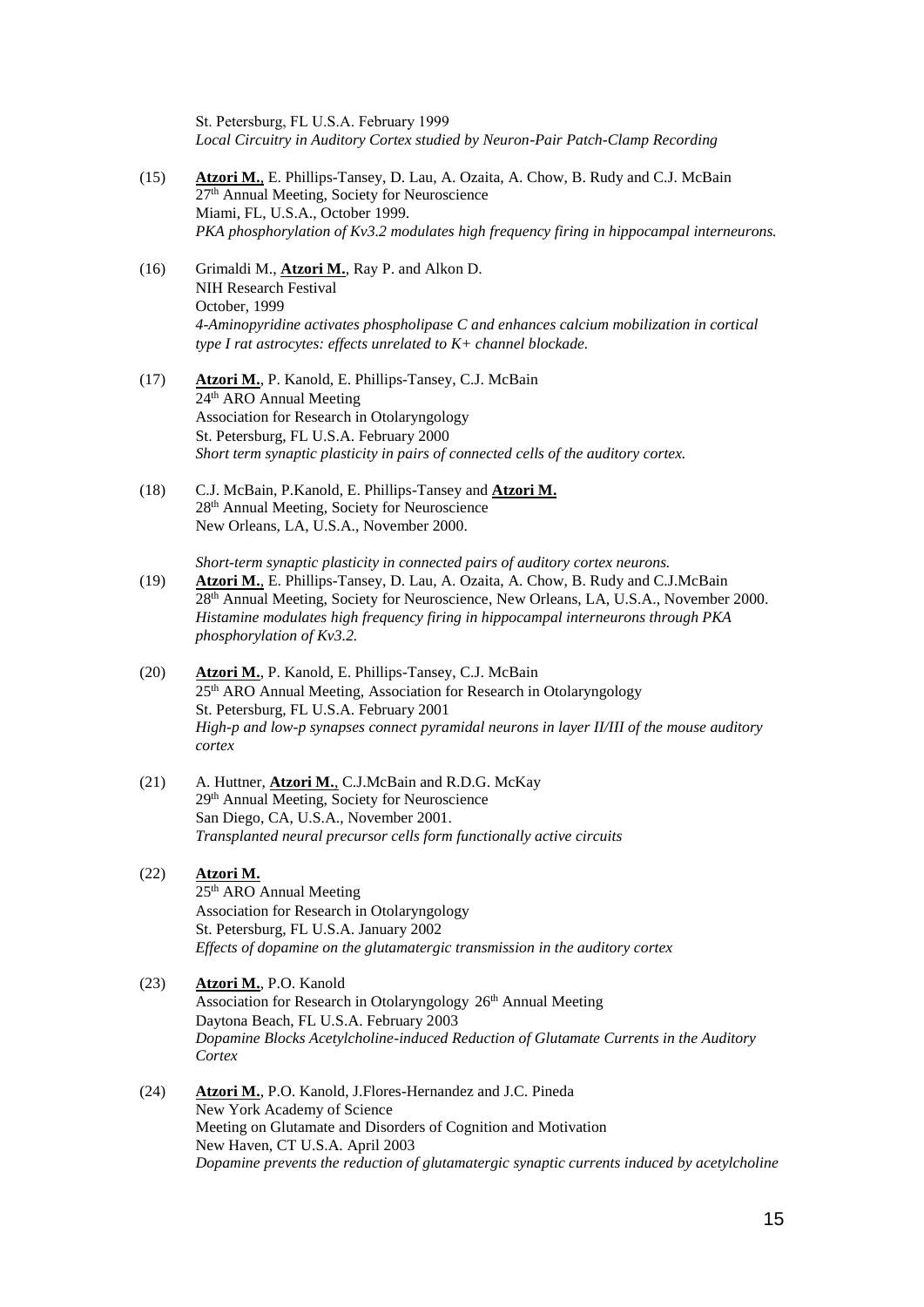(25) **Atzori M.**, R. Paz 31st Annual Meeting, Society for Neuroscience New Orleans, LA, U.S.A., November 2003. *Blockage by dopamine of the muscarinic depression of glutamate release: a psychotigenic mechanism?* (26) **Atzori M.**, J. Flores- Hernandez, J.C. Pineda 27<sup>th</sup> ARO Annual Meeting Association for Research in Otolaryngology Daytona Beach, FL U.S.A. February 2004 *Interlaminar differences of spike activation threshold in the auditory cortex of the rat.* (27) Flores-Hernández J, Couto Roldán E, González Sánchez JC, García Moreno Elizondo G, Avila Ruíz T, **Atzori M** 17th Meeting of the Mexican Society of Physiological Sciences Boca del Rio, Veracruz, Mexico, August 2004 *Modulation of glutamatergic currents in dissociated cells of prefrontal cortex, temporal cortex and Nucleus Accumbens* (28) **Atzori M.**, Couto-Roldan E., Gonzales-Sanches J.C., Avila-Ruiz T., Flores-Hernandez J. 32nd Annual Meeting, Society for Neuroscience San Diego, CA, U.S.A., October 2004 *Fast modulation of NMDAR-mediated current by acetylcholine and dopamine* (29) Cui C. and **Atzori M.** Gordon Conference on Excitatory Amino Acid and Brain Function Assois, France, September 2005 *Voltage-dependent block of NMDA receptor by dopamine D1 receptor ligands* (30) Mancera B.D., Flores-Hernandez J., **Atzori M.**, Ponce-Perez L., Martinez-Rodriguez M.G., Monjaraz E. 32nd Annual Meeting, Society for Neuroscience, San Diego, CA, U.S.A., October 2004 *Long-term treatment with GHRP-6 enhances functional expression of sodium channels in the tumor cell line GC* (31) Bellay T., Nichols J., Byrapureddy R, Gibbons B, **Atzori M** 33rd Annual Meeting, Society for Neuroscience Washington, DC, U.S.A., November 2005 *Dopamine impairs muscarinic depression of GABAergic currents in the temporal cortex* (32) J. Nichols, V. Jakkamsetti, R. Byrapureddy, B. Roof, T. Thompson, M. Kilgard, **M. Atzori** Association for Research in Otolaryngology 29th Annual Meeting Baltimore, February 2006 *Effect of Enriched Environment on Synaptic Transmission in the Rat Auditory Cortex* (33) J. Nichols, V. Jakkamsetti, M. Kilgard, **M. Atzori** 34th Annual Meeting, Society for Neuroscience Atlanta, GA, U.S.A., November 2006 *Enriched Environment selectively increases excitatory synaptic transmission in layer 2/3 of the Rat Auditory Cortex* (34) Salgado H., Bellay T., Nichols J., Perrotti L., Martinolich L., **Atzori M** 34th Annual Meeting, Society for Neuroscience Atlanta, GA, U.S.A., November 2006 *Decrease of GABA release by Muscarinic M2 receptors and PIP2 kinase activation* (35) Flores Hernandez J., **Atzori M** 34th Annual Meeting, Society for Neuroscience Atlanta, GA, U.S.A., November 2006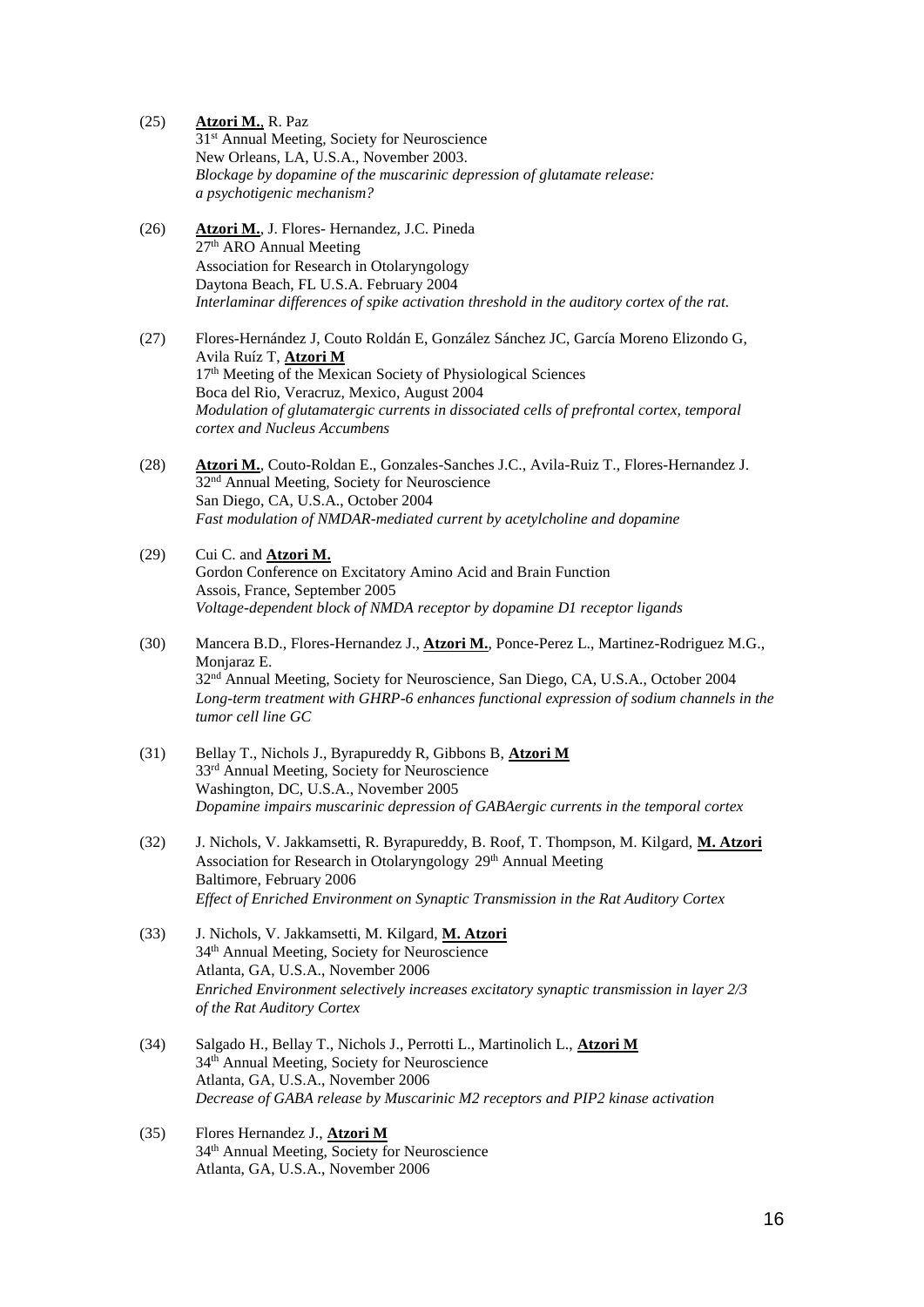*Second-messenger independet cholinergic block of NMDA currents*

- (36) J. Nichols, V. Jakkamsetti, M. Kilgard, **M. Atzori** Neuroengineering Now, School of Engineering and Computer Science Dallas, TX, U.S.A., June 2006 *Quantitation of the effects of environmental enrichment on auditory cortex synapses*
- (37) L. Dinh, **M. Atzori** Neuroengineering Now, School of Engineering and Computer Science Dallas, TX, U.S.A., June 2006 *Development of a three-cell compartment realistic cortical neuronal model*
- (38) J. Nichols, A. Patel, M. Bose, A. Viñuela, M.A. Aparicio, E. Saldaña, **M. Atzori** Association for Research in Otolaryngology 30<sup>th</sup> Annual Meeting Denver, February 2007 *Firing pattern of neurons from the Tectal Longitudinal Column.*
- (39) H. Salgado, **M. Atzori** International Congress on Schizophrenia Research, Colorado Springs, Colorado, March 2007 *Dopaminergic-muscarinic interplay in the regulation of the temporal cortex excitation*
- (40) A. Patel, J. Nichols, M. Bose, A. Viñuela, M.A. Aparicio, E. Saldaña, **M. Atzori** 35th Annual Meeting, Society for Neuroscience San Diego, CA, U.S.A., November 2007 *Single-neuron membrane properties of the Tectal Longitudinal Column.*
- (41) R. Byrapureddy, M. Bose, **M. Atzori.** 35th Annual Meeting, Society for Neuroscience San Diego, CA, U.S.A., November 2007 *Dopamine blocks cholinergic increase in firing rate of neurons of the temporal cortex.*
- (42) M. Bose, V. Jakkamsetti, J. A. Nichols, R. Byrapureddy, M. Kilgard, **M. Atzori** 35th Annual Meeting, Society for Neuroscience San Diego, CA, U.S.A., November 2007 *Effect of sensory stimulation on the neuronal morphology in the auditory cortex*
- (43) J. Nichols, B. Roof, H. Salgado, V. Jakkamsetti, M. Kilgard, **M. Atzori** 31st Midwinter Association for Research in Otolaringology meeting Phoenix, AZ, U.S.A., February 2008 *Acetycholine increases time-locking without increasing S/N ratio in in vivo recordings from the primary auditory cortex of the anesthetized rat*
- (44) J.A. Nichols, A. Beckett, D. Brown, L. Dinh, and **M. Atzori** 36 th Annual Meeting, Society for Neuroscience Washington, D.C., U.S.A., November 2008 *Saliency acutely modulates the inhibitory component of spectro-temporal receptive fields in the awake rat*
- (45) F. Garcia-Oscos, L.C. Galindo, H. Salgado, R. Ramirez, G. Flores, **M. Atzori** Autism satellite of the 38th Annual Meeting, Society for Neuroscience San Diego, CA, U.S.A., November 2010 *Abnormal Adrenergic Modulation of GABAergic Synaptic Transmission in a Valproic Acid Animal Model of Autism*
- (46) A. Banerjee, M. Lee, S. Rao1, H. Salgado, **M. Atzori** 38th Annual Meeting, Society for Neuroscience San Diego, CA, U.S.A., November 2010 *Neurotensin decreases GABAergic currents in the temporal cortex of the rat*

(47) S. Roychowdhury, L. Dinh, J. Nichols, J. Tam, A. Yadlapalli, **M. Atzori**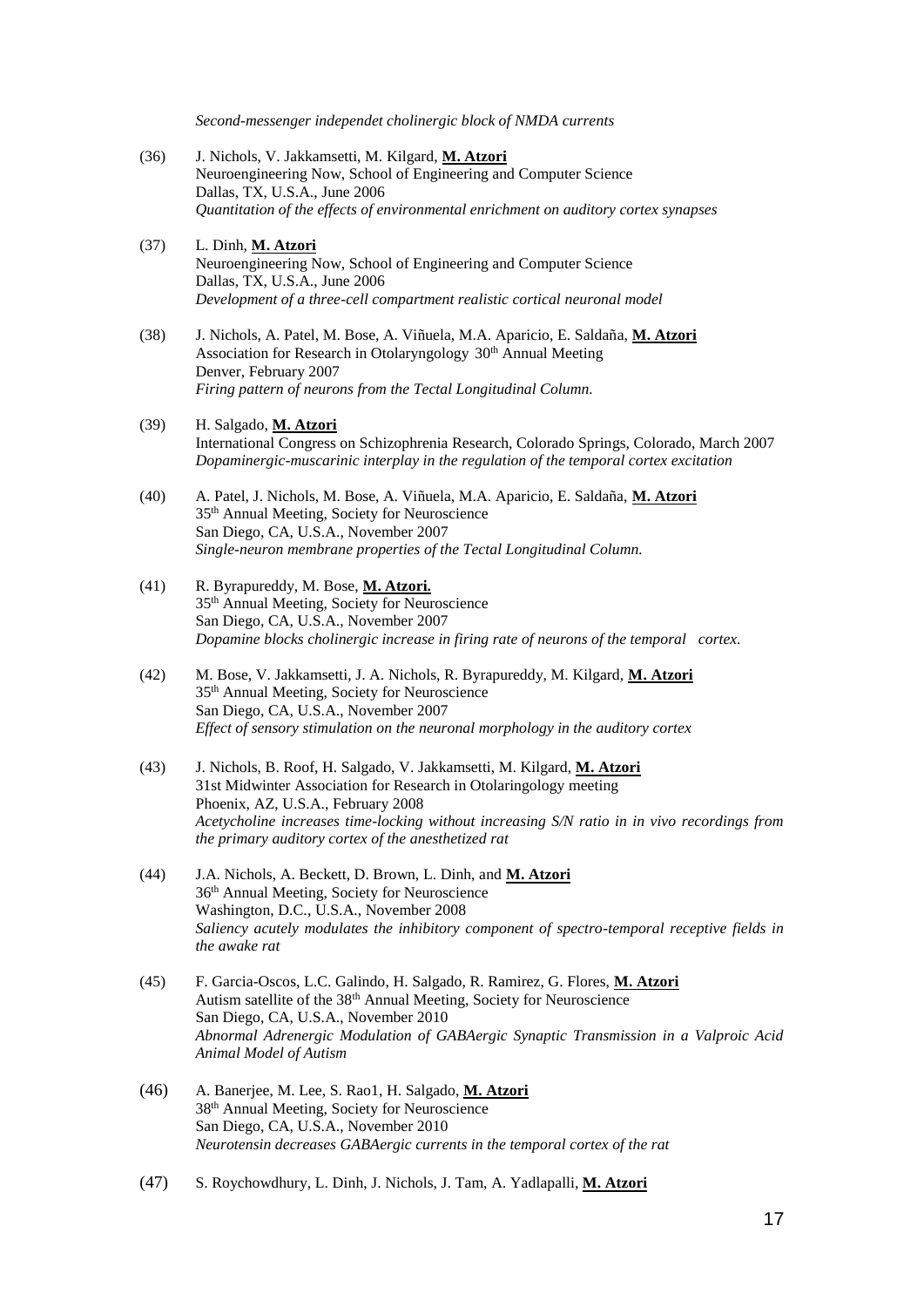38 th Annual Meeting, Society for Neuroscience San Diego, CA, U.S.A., November 2010 *Role of α<sup>2</sup> adrenoceptors in modulation of sustained auditory attention*

- (48) F. Garcia-Oscos, S. Hall, H. Salgado, **M. Atzori** 39 th Annual Meeting, Society for Neuroscience Washington, D.C., U.S.A., November 2011 *Interleukin-6 induces acute internalization of GABA<sup>A</sup> receptors in the temporal cortex*
- (49) S. Roychowdhury, J. Tam, A. Uzoma, **M. Atzori** 39 th Annual Meeting, Society for Neuroscience Washington, D.C., U.S.A., November 2011 *The noradrenergic system as a target in the pharmacological treatment of anxiety and social interactions deficits in a rat model of autism*
- (50) A. Banerjee, S. Roychowdhury, S. Rao, F. Garcia-Oscos, **M. Atzori** 39 th Annual Meeting, Society for Neuroscience Washington D.C., U.S.A., November 2011 *Cerebrolysin reverses deficits in behavior and synaptic inhibition in a rat model of autism*
- (51) M.E. Bringas-Tobón, F.N. Carbajal, T. Ramírez, **M. Atzori**, G. Flores 40th Annual Meeting, Society for Neuroscience New Orleans, LA., U.S.A., November 2012 *Prenatal exposure to valproic acid alter dendritic morphology in limbic regions*
- (52) S. Roychowdhury, J. Jackson**, M. Atzori** 40th Annual Meeting, Society for Neuroscience New Orleans, LA., U.S.A., November 2012 *Inter-regional differencesin adrenergic modulation of GABAA receptor-mediated synaptic currents*
- (53) **M. Atzori**, R. Cuevas Olguín, E. Esquivel Rendón, M. Mejía, A. Méndez Cabañas, F. García-**Oscos** XVIII reunion de la rama de Bioenergetica y Biomembranas Queretaro, QRO, Mexico, October 2013 *Interleukin 6 decreases inhibitory GABAergic synaptic responses through a glycogen synthase kinase dependent mechanism in cerebral cortex of rodents*
- (54) A. Zwierzchowski, S. Roychowdhury, A. Banerjee, I. Ogobuiro, G. Flores, **M. Atzori** 41st Annual Meeting, Society for Neuroscience San Diego, CA., U.S.A., November 2013 *Cerebrolysin recovers behavioral and physiologic impairments in an environmental rat model of autism*
- (55) F. Garcia-Oscos, D. Peña, M. Houssini, D. Cheng, J. Norwood, H. Salgado, S. D'Mello, M.P. Kilgard, S. Rose-John, **M. Atzori** 41st Annual Meeting, Society for Neuroscience, San Diego, CA., U.S.A., November 2013 *Vagal nerve stimulation prevents stress-induced interleukin-6-dependent cortical hyperexcitability*
- (56) M. E. Bringas, O. E. Aparicio, A. L. Sotomayor, S. R. Zamudio, F. De La Cruz, **M. Atzori**, G. Flores 41st Annual Meeting, Society for Neuroscience, San Diego, CA., U.S.A., November 2013 *[Cerebrolysin administration restores altered anatomy and behavior in rat model of autism](http://www.abstractsonline.com/Plan/ViewAbstract.aspx?sKey=bb5825e5-4ef3-48c8-8908-e9e3672ad6ae&cKey=32e8e794-6d50-4635-a0e7-7c7703155f77&mKey=%7b8D2A5BEC-4825-4CD6-9439-B42BB151D1CF%7d)*
- (57) F. Garcia-Oscos, R. Cuevas Olguin, R. Salgado Delgado, N. Saderi, M.P. Kilgard, S. Rose-John, **M. Atzori** 24th Pharmacological Conference: GABAergic signaling in health and disease Satellite meeting to Society for Neuroscience, Pentagon City VA, USA, November 2014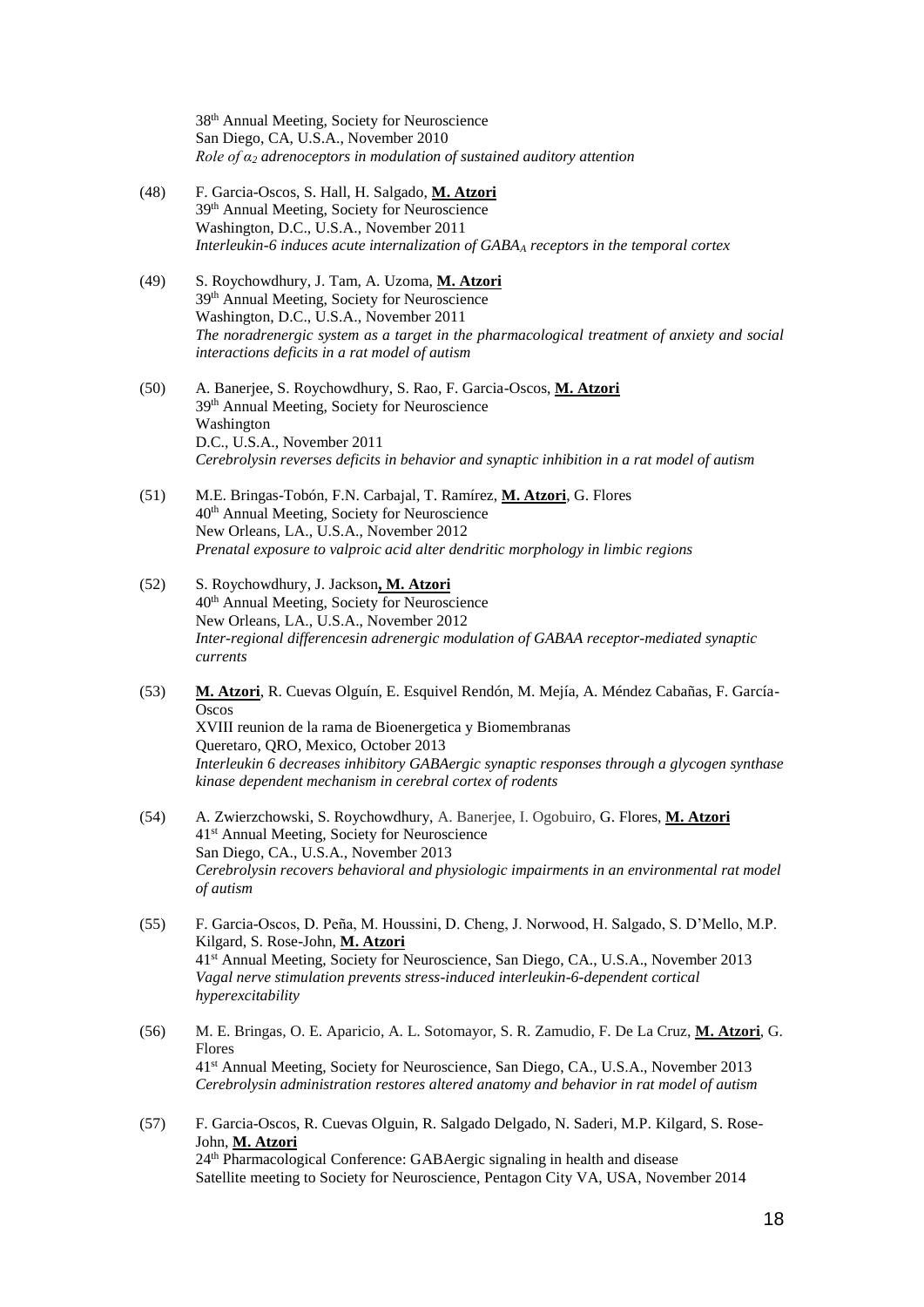*Interleukin-6 as a mediator of stress-induced disruption of GABAergic synaptic activity: cellular mechanisms and possible treatments*

- (58) L.E. Azuara Alvarez, J.A. Hernández Maldonado, M.G. Mejía Torres, R.C. Salgado Delgado, S. Rose-John, **M. Atzori** Reunion de la Sociedad Mexicana de Ciencias Fisiologicas San Miguel de Allende, Guanajuato Septiembre 2015 *El bloqueo del transignaling de interleucina-6 incrementa la susceptibilidad convulsiva en un modelo de epilepsia*
- (59) A.R. Cerda-Hernandez, N.Saderi, O. Ramirez-Plascencia, M.Atzori, R.C. Salgado-Delgado Reunion de la Sociedad Mexicana de Ciencias Fisiologicas San Miguel de Allende, Guanajuato Septiembre 2015 *Participacion de la interleucina 6 en la regulación circadiana de eventos pro-inflamatorios*
- (60) R. Cuevas-Olguin, E. Esquivel-Rendon, H.R. Arias, **M. Atzori** 43<sup>rd</sup> Annual Meeting, Society for Neuroscience, Chicago, IL., U.S.A., October 2015 *Nicotine reduces inhibitory synaptic currents in the prefrontal currents by activating*  $\alpha$ *<sub>7</sub> receptors*
- (61) M.E. Bringas-Tobón, M.A.M. Rojas, O.E. Aparicio, C. Jarquin; F. de la Cruz, **M. Atzori**, G. Flores 43<sup>rd</sup> Annual Meeting, Society for Neuroscience, Chicago, IL., U.S.A., October 2015 *Cerebrolysin administration remodeling neuronal morphology in limbic system regions and also modified the typical behavior in rat model of autism*
- (62) E. Esquivel Rendón, R Cuevas Olguín, L. Azuara, S. Rose-John, **M. Atzori** Sociedad Mexicana de Bioquimica, XIX Reunión de la rama de Bioenergética y Biomembranas San Miguel de Allende, Guanajuato , November 2015 *El trans-signaling asociado a la interleucina 6 reduce la inhibición sináptica basal en la corteza prefrontal del ratón*
- (63) R. Cuevas Olguín, E. Esquivel Rendón, J. Vargas Mireles, H. Arias, **M. Atzori** Sociedad Mexicana de Bioquimica, XIX Reunión de la rama de Bioenergética y Biomembranas San Miguel de Allende, Guanajuato, November 2015 *Modulación nicotínica de las corrientes sinápticas inhibitorias en la corteza medial prefrontal del ratón*
- (64) E. Esquivel-Rendón, J. Vargas-Mireles, F. Medina-García, A.L. Maldonado Hernández, P. Acosta-Mares, R. Cuevas-Olguín, I. González-Nateras, M. Miranda-Morales, S. Rose-John, **M. Atzori** 44th Annual Meeting, Society for Neuroscience, San Diego, CA., U.S.A., November 2016 *Synaptic effects of social defeat stress: interleukin-6-dependent contribution*
- (65) I. Gonzalez-Nateras, F. Montero-Amézcua, R. Cuevas-Olguin, E. Esquivel-Rendon, J. Vargas-Mireles, S. Rose-John, **M. Atzori** 44th Annual Meeting, Society for Neuroscience, San Diego, CA., U.S.A., November 2016 *Blockage of central interleukin 6 trans-signaling prevents predator stress in the mouse*
- (66) R. Cuevas-Olguín, E. Esquivel-Rendón, J. Vargas-Mireles, I. Gonzalez-Nateras, M. Miranda-Morales, H. Arias, **M. Atzori** 44th Annual Meeting, Society for Neuroscience, San Diego, CA., U.S.A., November 2016 *Smoking-like nicotine levels increase excitatory synaptic response in the prefrontal cortex of the mouse*
- (67) E. Esquivel-Rendón, J. Vargas-Mireles, R. Cuevas-Olguín, P. Acosta-Mares, M. Miranda Morales, N. Saderi, R. Salgado-Delgado, S. Rose-John, **M. Atzori** FALAN Buenos Aires, October 2016 *Chronic stress alters synaptic excitatory-inhibitory ratio in an interleukin-6 trans-signalingdependent manner in the prefrontal cortex of the mouse*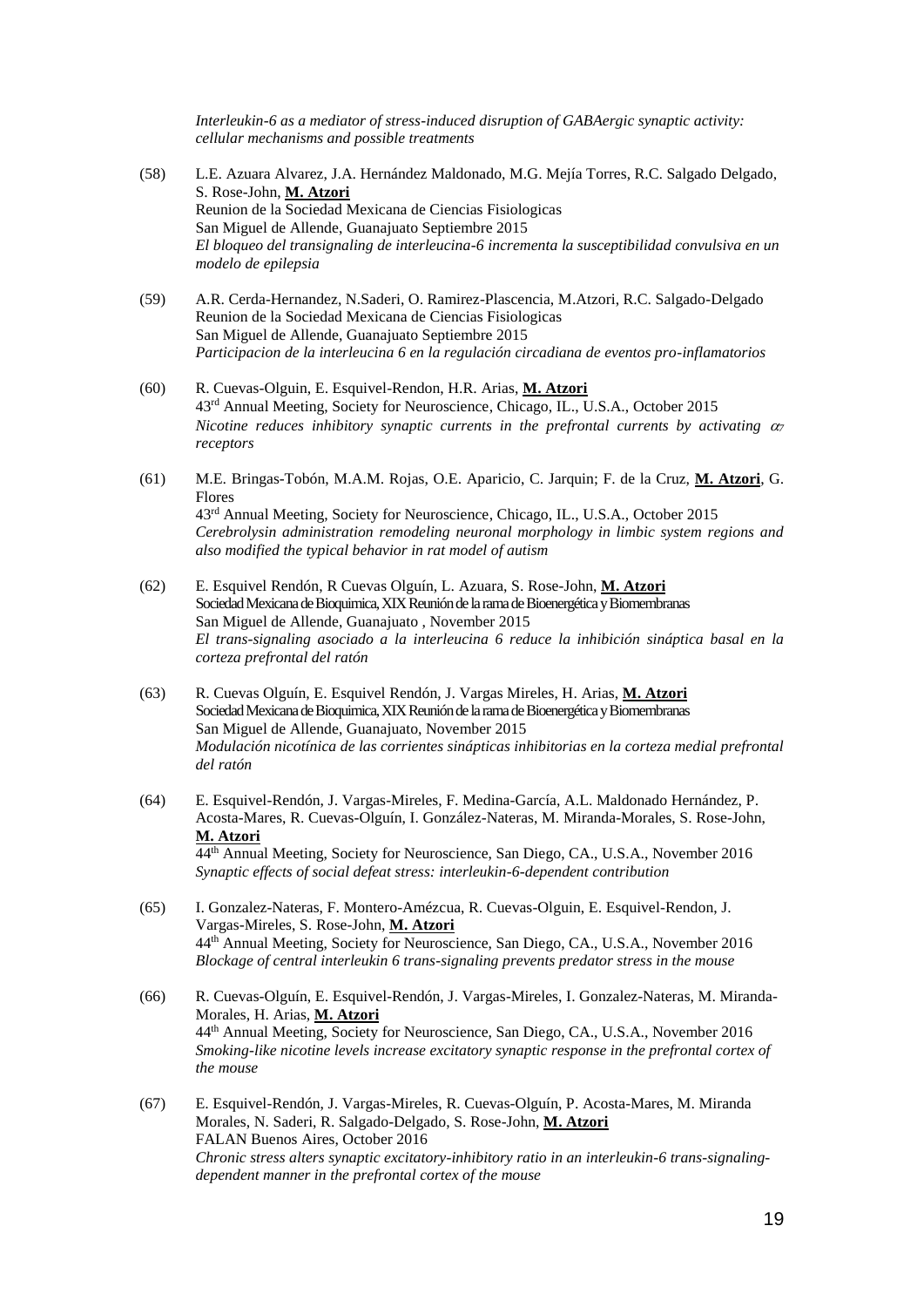- (68) R. Cuevas-Olguin, T. Mares-Barbosa, M. Miranda-Morales, G. Garcia, E. Esquivel-Rendon, J. Vargas-Mireles, G., González, **M. Atzori** II Congreso Nacional de la Rama de Neurobiología, Queretaro, October 2017 *Development of a home-made system to quantify physical activity in an experimental rodent model.*
- (69) R. Velázquez Contreras, F. Vega, J. Vargas, G. Gonzalez, R. Cuevas Olguín, E. Esquivel Rendon, T. Mares-Barbosa, M. Miranda-Morales, G. García, C. Arenas-Huertero, N. Saderi, R. Salgado-Delgado, S. Rose-John, **M. Atzori** II Congreso Nacional de la Rama de Neurobiología, Queretaro, October 2017 *Exposure to continuous light elicits depression through an Interleukin-6 trans-signaling dependent mechanism in a murine model*
- (70) T.B. Mares Barbosa,R.Velazquez Contreras,R. Cuevas Olguín, G. González Martin, M. Miranda Morales, N. Saderi, C.G. Castillo Martin del Campo, S. Rose-John**, M. Atzori**. Difusion líneas investigación carrera de Biologia, San Luis Potosi, Octubre de 2017 *La interleucina 6 es necesaria para la inducción de la fatiga crónica en un modelo murino*
- (71) E. Esquivel-Rendón, J. Vargas-Mireles, P. Acosta Mares, R. Cuevas-Olguín, M. Miranda-Morales, S. Rose-John, **M. Atzori** 45th anual meeting, Society for Neuroscience, San Diego, November 2018 *Social Defeat-induced Interleukin 6-dependent synaptic changes in the prefrontal cortex of the mouse*
- (72) J. Vargas-Mireles, E. Esquivel-Rendón, P. Acosta Mares, R. Cuevas-Olguín, M. Miranda-Morales, S. Rose-John, G. Rodríguez-Escobedo, **M. Atzori** 45th annual meeting, Society for Neuroscience, San Diego, November 2018 *Social Defeat-induced Interleukin 6-dependent behavioral changes in C57BL/6 mouse*
- (73) M. Morquecho, R. Cuevas-Olguin, M. Miranda-Morales, R. Velazquez-Contreras, F. Vega, C. Arenas-Huertero, N. Saderi, R. Salgado-Delgado, S. Rose-John, **M. Atzori** 45th annual meeting, Society for Neuroscience, San Diego, November 2018 *The proinflammatory cytokine interleukin 6 is involved in behavioral and synaptic changes induced by prolonged exposure to continuous illumination*
- (74) R. Cuevas-Olguín, T. Barbosa-Mares, R. Velázquez-Contreras, M. Miranda-Morales, S. Rose-John, **M. Atzori** 45th annual meeting, Society for Neuroscience, San Diego, November 2018 *Interleukin 6 involvement in a rodent model of chronic fatigue syndrome*
- (75) S.I. Gonzalez-Cano, M.E. Bringas, I. Camacho-Abrego, **M. Atzori**, D. MacFabe, G. Flores 45th annual meeting, Society for Neuroscience, San Diego, November 2018 *Behavioral and Morphological Changes in the Rat Limbic System in an Animal Model of Autism, Exposure to Propionic Acid in the Prenatal Age*
- (76) G. García, A. Monroy, G. Flores, M. Miranda-Morales, M. Atzori 46 th annual meeting, Society for Neuroscience, Chicago, November 2019 *Antidepressant effect of the abstract from B. Cordata in a chronic stress animal model*

#### **Research positions**

2013-present: Full Time Professor, UASLP (with tenure) Faculty of Science, Biology program, San Luis Potosi, MX.

2004-2013: Associate Professor, UT Dallas (with tenure), School of Behavioral and Brain Sciences, Richardson, TX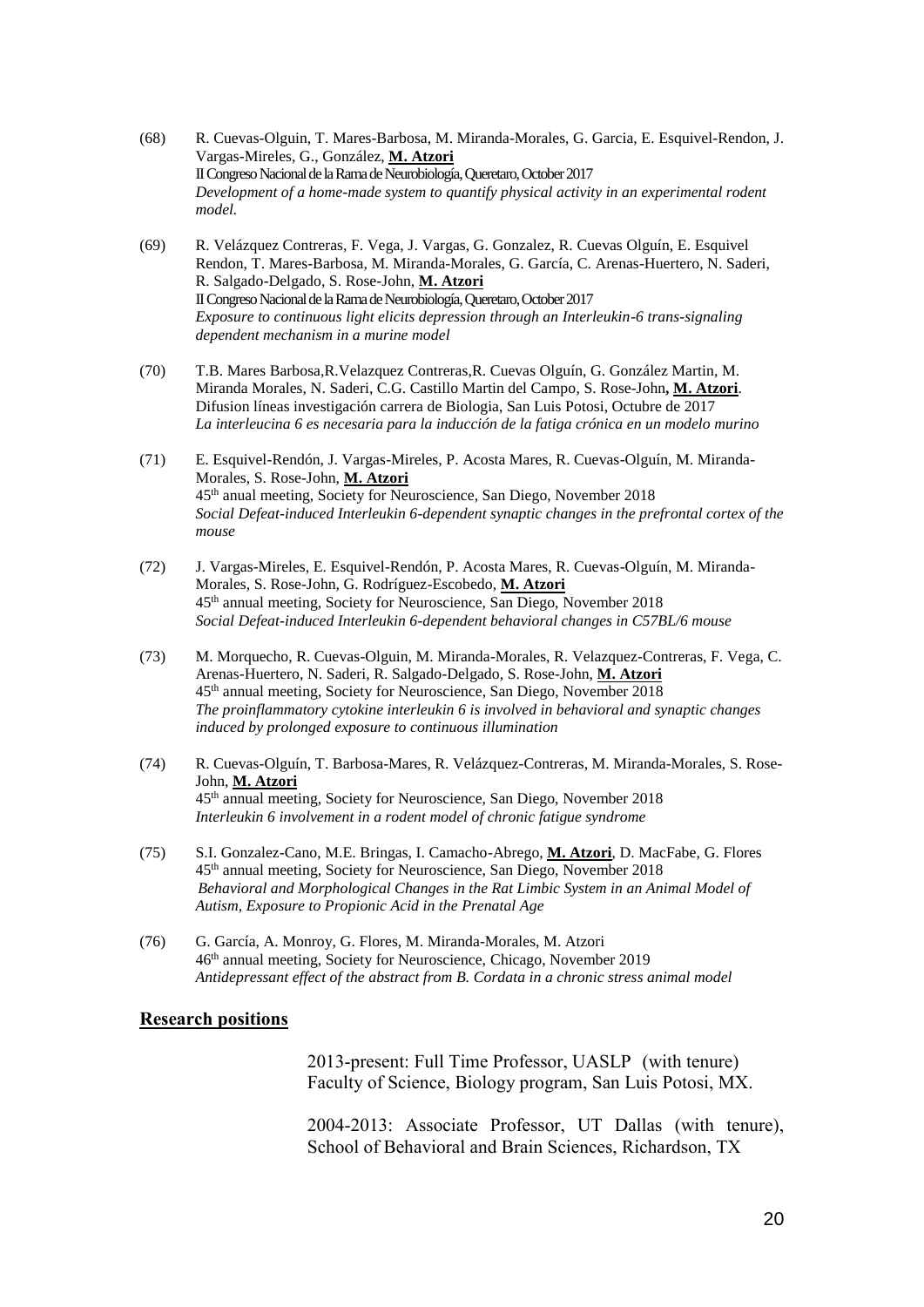2001-2004: Research Assistant Professor at the Blanchette Rockefeller Neuroscience Institute (BRNI, Rockville, MD)

January 2001 - May 1998: Visiting Fellow at the Lab. of Cell and Synaptic Physiology at Nat'l Inst. of Children and Human Development at NIH (NICHD/NIH, Bethesda, MD, USA)

April 1998 - April 1997: Visiting Fellow at the Lab. of Cell Biology at Nat'l Inst. of Deafness and other Communication Disorders at NIH (NIDCD/NIH, Bethesda, MD, USA)

January 1997 - January 1996: Post-doctoral Fellow at the University of Tennessee at Memphis (Memphis, TN)

#### **Honorary Positions and Continuing Education**

2013-present: Adjoint Professor, UT Dallas

February 2001- April 2001 Visiting Professor at the Institute of Physiology at the "Centro de Investigaciones Regionales Hydeyo Noguchi" (UADY, Merida, Yucatan, Mexico)

March 1997 - February 1997: Visiting Fellow at the Instituto de Fisiologia Celular (Institute of Cell Physiology), Universidad Nacional Autonoma de Mexico (UNAM, Mexico City, Mexico)

November 1991 - February 1990: Magnetic Resonance Consultant, Polybios, Trieste Science Park.

January 1990 - November 1989: Teacher of Informatics and Systems Theory at the Techn. Industrial Inst. (Oristano, Italy)

October 1989 - September-1989: Professor of Mathematics and Physics at the Scientific Lycee (high-school, Oristano, Italy)

April 1988 – April 1989 Magnetic Resonance Imaging trainee at the Center of Evaluation of Biomedical Technologies (CEVAB) at Research Area, Trieste, Italy.

October 1987 - March 1988 Human Physiology Institute (University of Trieste) Research Assistant

Spring 2010: Operating room intraoperative monitoring electrophysiologist (Monitoring Concepts, Dallas, TX)

Fall 2009 - Fall 2008: non-degree seeking biology student at UTD. Courses taken: Biochemistry I, Biochemistry workshop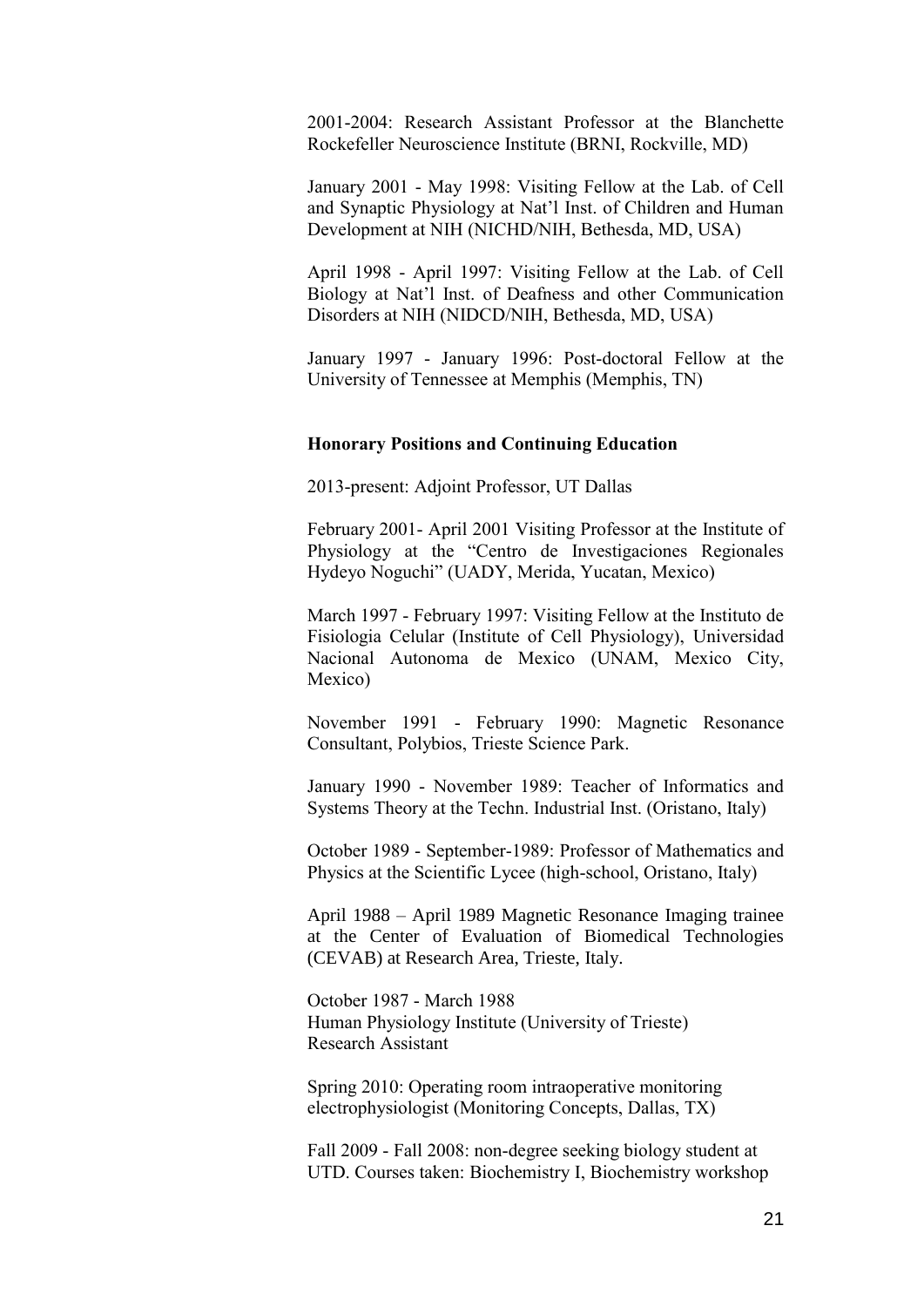I, Biochemistry II, Biochemistry workshop II, Classic and Molecular Genetics, Classic and Molecular Genetics Workshop, Microbiology, Immunobiology.

# **Past experimental research interests**

- Electrophysiology and morphology of the GABAergic system of the hippocampus.
- Neuropeptide and monoamine modulation of GABAergic synaptic transmission.
- Dynamics and properties of cortical glutamatergic synaptic transmission
- Voltage gated  $K^+$  channels
- Physiology of auditory receptors
- Role of acetylcholine and monoamines in the temporal cortex
- Action of monoamines and cholinomimetics on auditory attention
- Effects of monoamines and cholinomimetics on attention
- Monoamine and acetylcholine direct modulation of NMDA receptors
- Organic Chemistry Analytical Methods: Nuclear Magnetic Resonance Spectrometry
- Use of MR Imaging for Clinical Diagnosis in Neurology

## **Animal models and clinical applications**

- Auditory rehabilitation
- Attention Deficit Disorders
- Autistic Spectrum Disorders
- Epilepsy
- Schizophrenia
- Psychoses
- Disorders of the Anxiety Spectrum
- Lipopolisaccharide-induced inflammation (aseptic inflammation)
- Social Defeat
- Vagal Nerve Stimulation (VNS)

### **Laboratory techniques**

### *Slice Physiology:*

patch-clamp, sharp electrodes and extracellular recording in rodent brain slices

### *In-vivo physiology:*

Multi-single-unit extracellular recording, topical iontophoresis and pressure drug application, intraventricular drug injections, Stimulation of the Vagal Nerve (VNS)

### *Anatomy and Immunohistochemistry:*

biocytin single-cell reconstruction - neuron tracing, proteins monitoring with fluorescence techniques

# *Behavior:*

PC-based automated measurement of auditory attention in operating chambers, open field, Y maze, plus maze, rodent enriched environment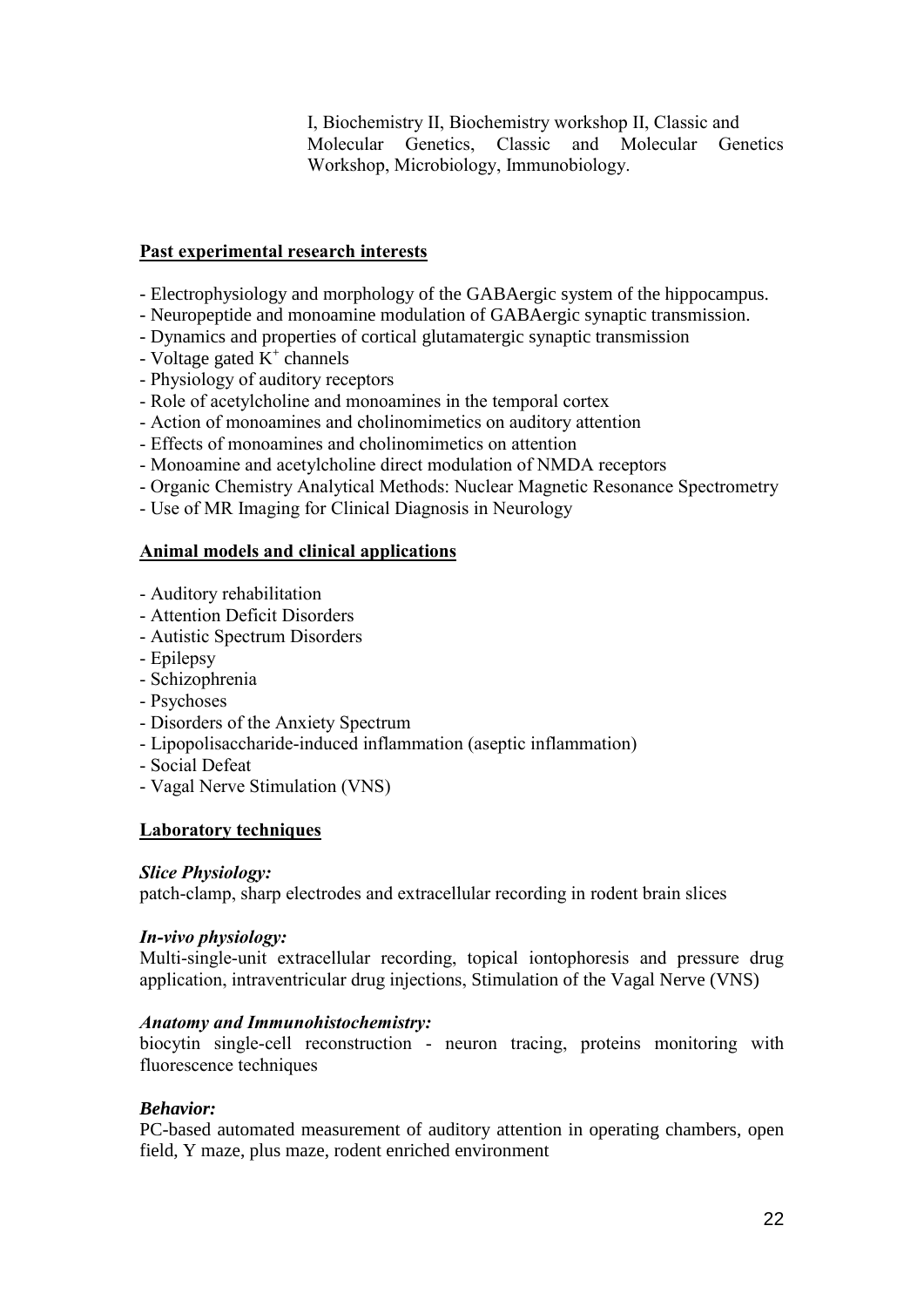#### *Stress protocols:*

Lipopolysaccharide injection, Mild electric shock, Restraint Stress, Prenatal Valproic Acid injections, Pentylenetrazole-induced convulsions, Social stress (CD1-induced)

# **Courses developed and taught**

# **University of Texas at Dallas (UTD)**

| 04          | <b>Synaptic Transmission</b>      | NSC 7372 (postgrad lev.) |
|-------------|-----------------------------------|--------------------------|
| Spring 05   | <b>Cellular Neuroscience</b>      | ACN 6340 (postgrad lev.) |
| 05          | Neurophysiology                   | <b>NSC 4365</b>          |
| Spring 06   | <b>Cellular Neuroscience</b>      | ACN 6340 (postgrad lev.) |
| Spring 06   | Neuroscience Lab. Methods         | <b>NSC 4353</b>          |
| 06          | <b>Cellular Neuroscience</b>      | <b>NSC 4352</b>          |
| 06          | Neurophysiology                   | <b>NSC 4356</b>          |
| Spring 07   | <b>Cellular Neuroscience</b>      | ACN 6340 (postgrad lev.) |
| Spring 07   | Quantitative Methods in Neurosci. | HCS 7372 (postgrad lev.) |
| 07          | <b>Synaptic Plasticity</b>        | HCS 7372 (postgrad lev.) |
| 07          | Cellular Neurosci.                | ACN 6340 (postgrad lev.) |
| Spring 08   | Special Topics in Neurosci.       | NSC 4V90 (postgrad lev.) |
| Spring 08   | Cellular Neurosci.                | ACN 6340 (postgrad lev.) |
| 08          | Neurophysiology                   | <b>NSC 4365</b>          |
| 08          | <b>Cellular Neuroscience</b>      | ACN 6340 (postgrad lev.) |
| Spring 09   | <b>Cellular Neuroscience</b>      | ACN 6340 (postgrad lev.) |
| Spring 09   | <b>Cellular Neuroscience</b>      | <b>NSC 4352</b>          |
| 09          | Neurophysiology                   | <b>NSC 4365</b>          |
| 09          | Neuroendocrinology                | HCS 7200 (postgrad lev.) |
| Spring 2010 | <b>Cellular Neuroscience</b>      | ACN 6340 (postgrad lev.) |
| Spring 2010 | <b>Cellular Neuroscience</b>      | <b>NSC 4352</b>          |
| 2010        | <b>Cellular Neuroscience</b>      | <b>NSC 4352</b>          |
| 2010        | Neuroendocrinology                | <b>NSC 4370</b>          |
| Spring 2011 | <b>Cellular Neuroscience</b>      | <b>NSC 4352</b>          |
| Spring 2011 | <b>Synaptic Physiology</b>        | NSC 7372 (postgrad lev.) |
| 2011        | <b>Cellular Neuroscience</b>      | HCS 6340 (postgrad lev.) |
| 2011        | Neuroendocrinology                | <b>NSC 4370</b>          |
| Spring 2012 | <b>Cellular Neuroscience</b>      | <b>NSC 4352</b>          |
| Spring 2012 |                                   | HSC 7372 (postgrad lev.) |
| 2012        | <b>Cellular Neuroscience</b>      | <b>NSC 4352</b>          |
| 2012        | Neurotoxicology                   | NSC 4V90 (postgrad lev.) |
|             |                                   | Neurotoxicology          |

# **Universidad Autonoma of San Luis Potosi (UASLP)**

|                  | Spring 2013 Laboratorio de Biofísica          |
|------------------|-----------------------------------------------|
|                  | Fall 2013 Seminario de Biofisica II           |
|                  | Spring 2014 Calculo diferencial e integral II |
|                  | Spring 2014 Bioetica                          |
|                  | Spring 2014 Fisiologia Animal                 |
|                  | Fall 2014 Calculo I                           |
| Fall 2014 Fisica |                                               |
|                  |                                               |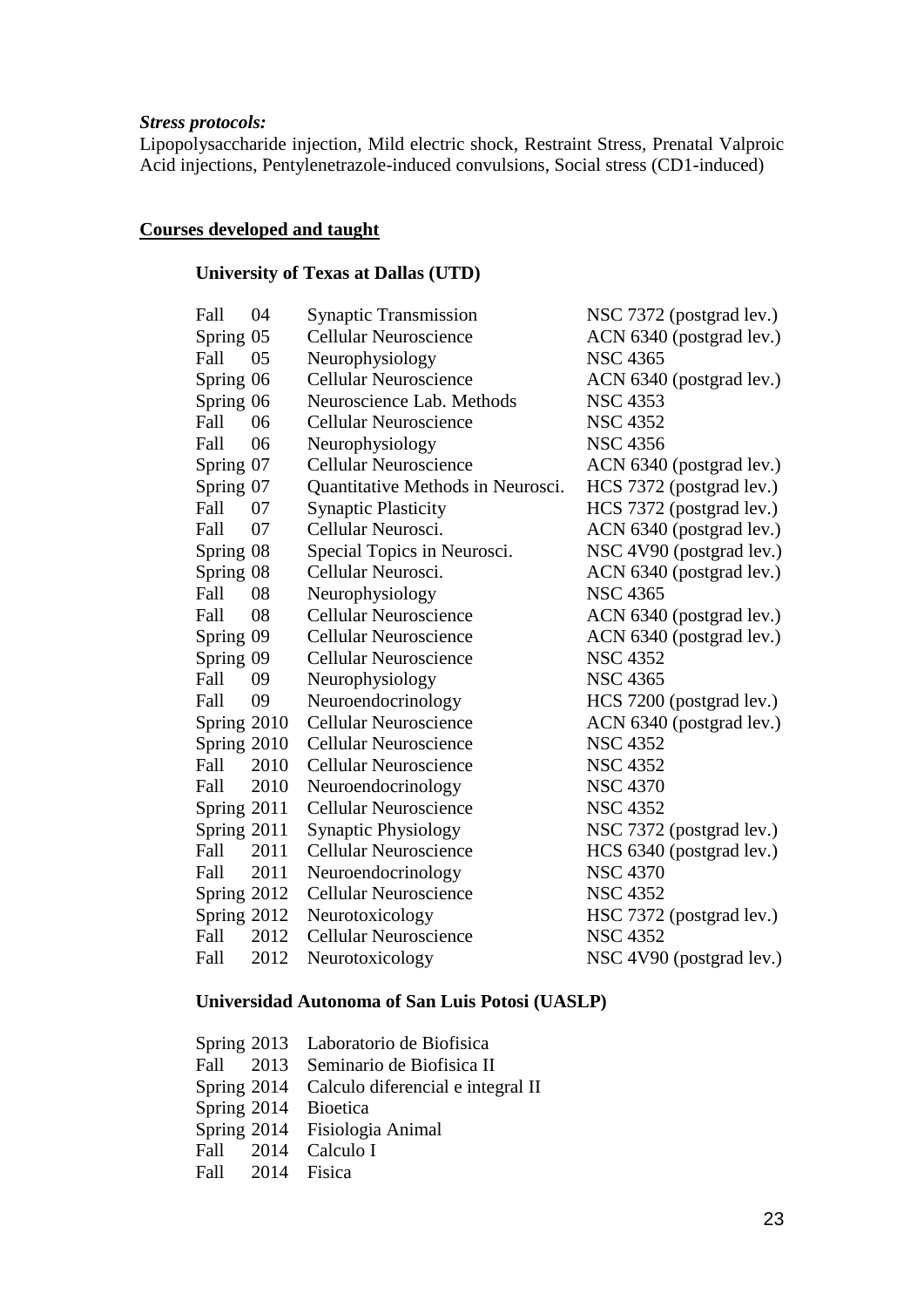| Spring $2015$ |           | <b>Bioetica</b>                                       |
|---------------|-----------|-------------------------------------------------------|
| Spring 2015   |           | Modelado Biologico Basico                             |
| Spring 2015   |           | Calculo Integral                                      |
| Fall 2015     |           | Calculo Diferencial                                   |
|               | Fall 2015 | Statica y Dinamica                                    |
| Fall 2015     |           | Neurofisiologia                                       |
| Spring 2016   |           | Calculo Integral                                      |
| Spring 2016   |           | <b>Bioetica</b>                                       |
| Fall          | 2016      | Calculo Diferencial                                   |
| Fall 2016     |           | Estatica y Dinamica                                   |
| Fall 2016     |           | Neurofisiologia                                       |
| Fall 2016     |           | Neuroendocrinology (postgrad lev.)                    |
| Spring 2017   |           | Calculo Integral                                      |
| Spring 2017   |           | <b>Bioetica</b>                                       |
| Fall          | 2017      | Calculo Diferencial                                   |
| Fall 2017     |           | Estatica y Dinamica                                   |
| Fall          | 2017      | Neuroendocrinology (postgrad. lev.)                   |
| Spring 2018   |           | <b>Bioetica</b>                                       |
| Spring 2018   |           | Calculo Integral                                      |
| Fall 2018     |           | Calculo Diferencial                                   |
| Fall 2018     |           | Estatica y Dinamica                                   |
| Fall 2018     |           | Neurophysiology (with Dr. M. Miranda-Morales)         |
| Fall          | 2018      | Neuroendocrinology (postgrad. lev.)                   |
| Spring 2019   |           | <b>Bioetica</b>                                       |
| Spring 2019   |           | Calculo Integral                                      |
| Spring 2019   |           | Biological Pharmacology (with Dr. M. Miranda-Morales) |
| Fall          | 2019      | Calculo Diferencial                                   |
| Fall 2019     |           | Estatica y Dinamica                                   |
| Fall          | 2019      | Neurophysiology (Dr. M. Miranda-Morales)              |
| Fall          | 2019      | Neuroendocrinology (postgrad. lev.)                   |

# **Committees and Evaluations (UTD)**:

UTD medical and dental school canditates committee (HPAC), evaluator UTD animal control committee (IACUC), member UTD biosafety committee, chairman UTD tenure committee UTD Neuroscience Faculty hiring committee UASLP preparacion examen admision Facultad de Ciencias UASLP preparacion programas cursos/revision curricula UASLP coordinación propuesta posgrado PCBB

# **Undergraduate students supervised**

### **UTD**

| Holly  | Cherian (Forensic Scientist, Univ. North Texas, Denton TX)        |
|--------|-------------------------------------------------------------------|
| Justin | Nichols (post-doc fellow, Baylor College of Medicine, Houston TX) |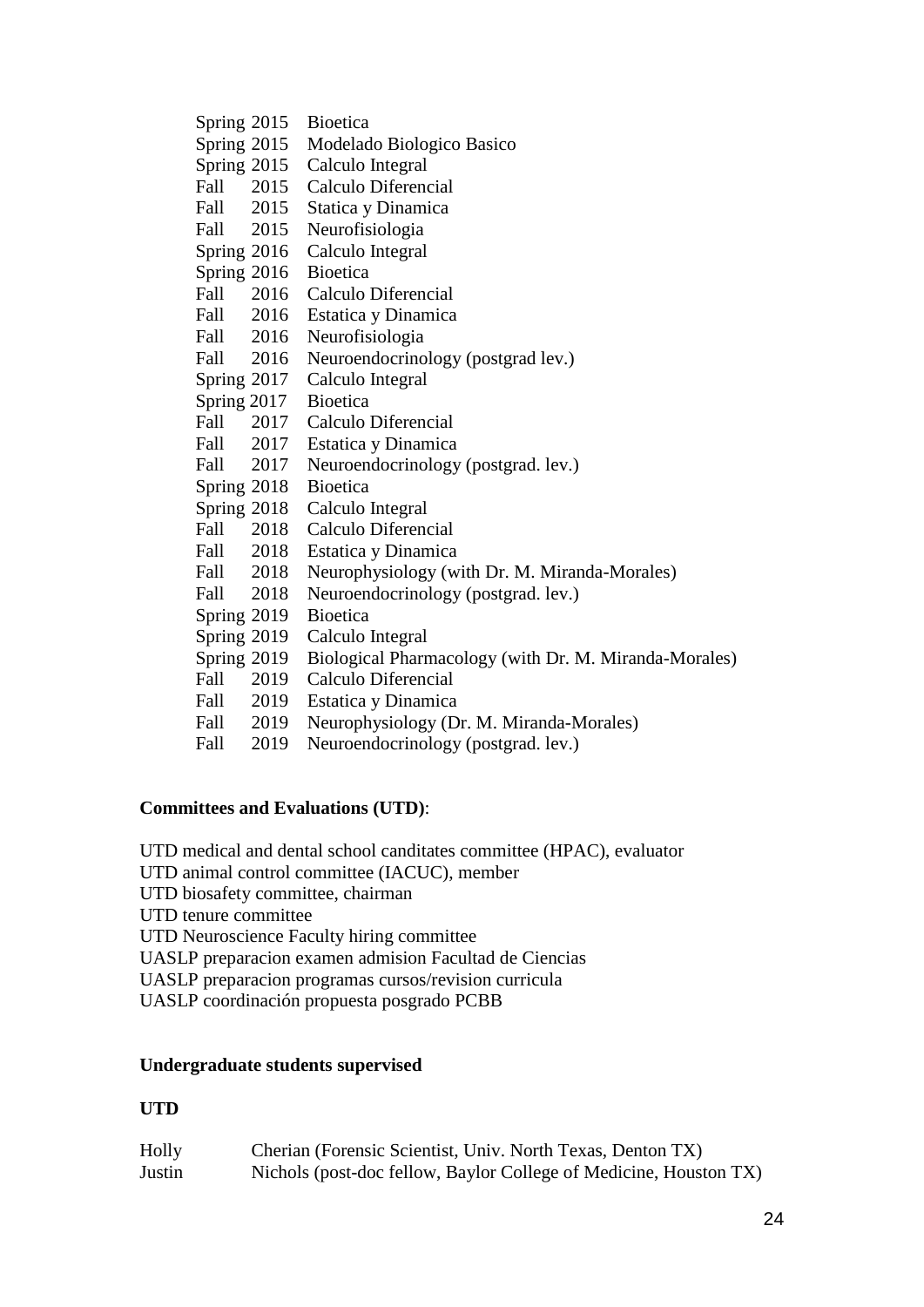| <b>Barbara</b> | Gibbons (doctoral student, UT San Antonio, TX)                       |
|----------------|----------------------------------------------------------------------|
| Mustapha       | Che Said                                                             |
| <b>Bryan</b>   | Roof                                                                 |
| Ankur          | Patel (PhD graduate from UTSW)                                       |
| Grant          | Antoine                                                              |
| Sundus         | Alridi                                                               |
| Aysha          | Jabbar                                                               |
| Sani           | Mathew (M.D., John Hopkins Univ.)                                    |
| Aurelien       | Begue (PhD., INSERM, Paris, France)                                  |
| Tresa          | Zacharias (Research assistant, UT Southwestern, Dallas TX)           |
| Iris           | Gonzales (Tech de Monterrey, NL, Mexico)                             |
| Chanel         | Matney (Res. Assoc., Potomac Inst. for Policy Studies, Wash. D.C.)   |
| Kalpana        | Mool                                                                 |
| Nicole         | Jones                                                                |
| Alexandra      | Beckett (Medical student, Baylor Coll. of Med., Houston, TX)         |
| Bejoy          | <b>Thomas</b>                                                        |
| Jason          | Tam                                                                  |
| Melina         | Bloomfield                                                           |
| Sewar          | Najaf                                                                |
| Nickalaus      | Swan (Master student, UTD)                                           |
| Cam            | Nguyen                                                               |
| Khatab         | Yacoub                                                               |
| Danilo         | Nardone (Medical doctor, Univ. Pavia, Italy)                         |
| Amara          | Uzoma (Medical doctor, UT Med. Branch, Galveston TX)                 |
| Nick           | Nworgu                                                               |
| Oswaldo        | Torres (PhD, Univ. Autonoma de Yucatan, Merida MX)                   |
| Mike           | Neugent                                                              |
| Nickalaus      | Swan (MSCi, UTD)                                                     |
| Vy             | Nguyen                                                               |
| Joseph         | Nguyen-Lee                                                           |
| Jorge          | <b>Bermeo</b>                                                        |
| Amulya         | Yadlapalli (M.D., St. George Med. School, Grenada, West Indies)      |
| Feba           | Thomas                                                               |
| Susan          | Christian                                                            |
| Ted            | Daniels                                                              |
| Aparajit       | Venkateswaran                                                        |
| Erica          | Sherry                                                               |
| Dayra          | Lorenzo-Mercado (PhD student, Polytechnic Inst., Zurich Switzerland) |
| Ruben          | Wolff                                                                |
| Francisco      | Garcia-Oscos (Res. Assoc. Dept. of Neuroscience, UTSW, Dallas TX)    |
| Jevin          | Jackson                                                              |
| Amy            | Zwierchowski                                                         |
| Joel           | Vettimattam                                                          |
| Ifeanyi        | Ogobuiro                                                             |
| Yasamin        | Khanian                                                              |
| Derek          | Cheng                                                                |
| Shokoufeh      | Darvish                                                              |
| Devina         | Jagota                                                               |
|                |                                                                      |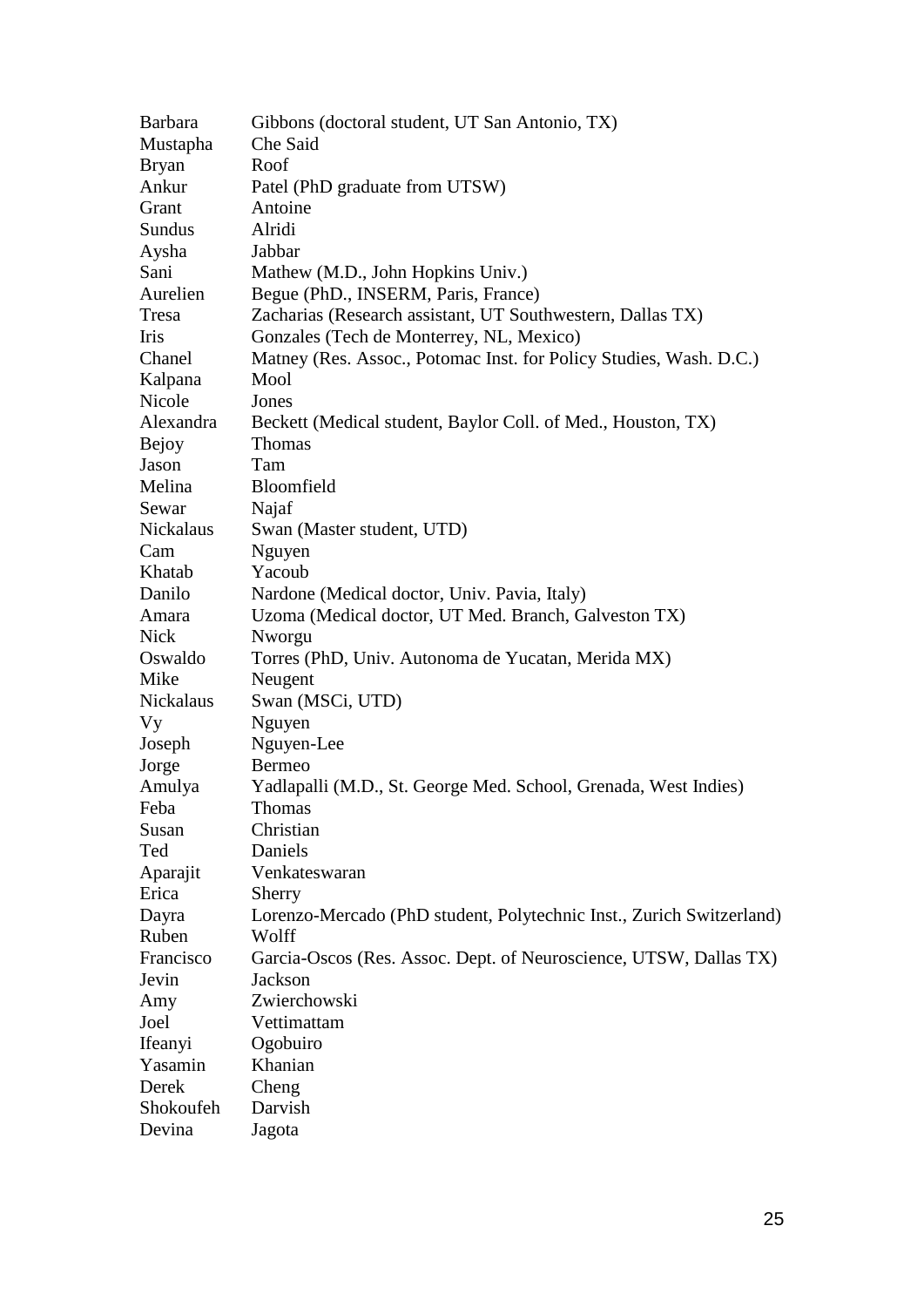# **UASLP**

#### **Past**

| Eric    | <b>Esquivel Rendon</b>     |
|---------|----------------------------|
| Roberto | Cuevas Olguin              |
| Ricardo | <b>Velasquez Contreras</b> |
| Minerva | Castillo Araiza            |

### **Current**

| Jorge     | <b>Vargas Mireles</b> |
|-----------|-----------------------|
| Palmira   | <b>Acosta Mares</b>   |
| Ailyn     | <b>Rangel Diaz</b>    |
| Alejandra | Jasso Loredo          |
| Jazlin    | Hernandez             |
| Denisse   | Mackeprang            |

### **Graduate students supervised**

#### **Master students**

### **UTD temporal projects**

Asante Pace (medical student at UT Houston, TX) Ankur Patel (doctoral student at UT Southwestern, Dallas TX) Raniero Peru (doctoral student at UT Southwestern, Dallas TX) Tram Nguyen (Intraoperative monitoring assistant, Plano TX) Mary Lee (Intraoperative monitoring assistant, Plano TX) Vivek Jeevamekumar (UTD doctoral student, Kroener's lab) Barbara Gibbons (UT San Antonio, doctoral) Zulma Peña-Contreras (Univ. de los Andes, Merida VE, assistant professor) Ling-Yu Huang (master)

### **UASLP (current master students)**

Eric Esquivel Rendon (PCBB, UASLP) Roberto Cuevas Olguin (PCBB, UASLP)

### **Master students mentored (thesis successfully defended)**

- Timothy Bellay (UTD, PhD at Brown Univ.) *Muscarinic modulation of GABAergic synapses in the rat auditory cortex* July 2006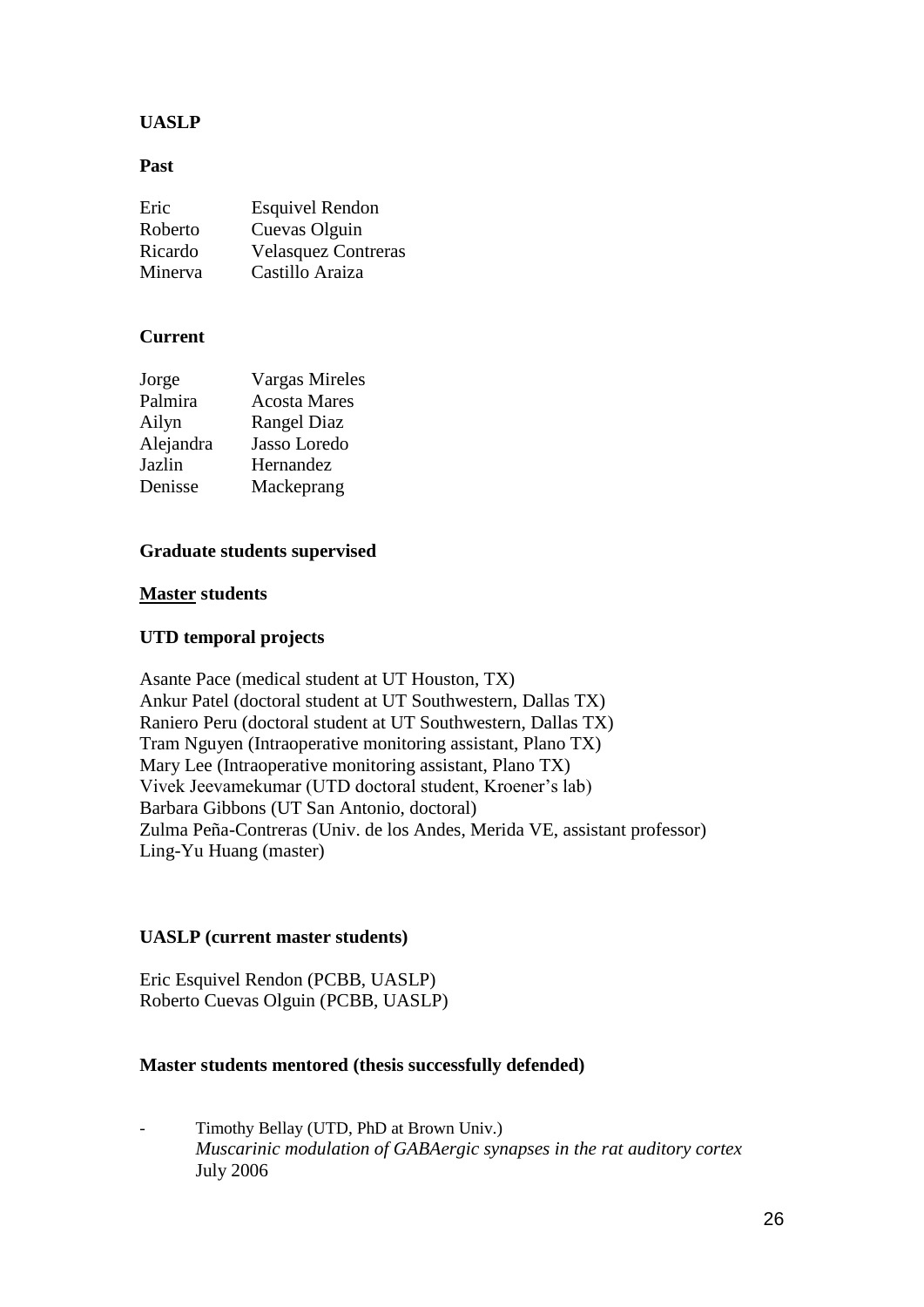- Rajasekhar Byrapureddy (UTD) *Muscarinic modulation of pyramidal cell firing in the auditory cortex of rat* November 2009
	- Mitali Bose (UTD) *Effect of Environment on the Dendritic Morphology of Rat Auditory Cortex* December 2010
		- Mary Lee (UTD) *The effects of neurotensin on the GABAergic system of the auditory cortex* August 2010
		- Jessica Gabriela Rodriguez Melendez (co-director: Dr. Carlos Barajas Lopez, IPICyT) *Modulacion purinergica de la actividad sináptica hippocampal* March 2016
		- Teresa Belem Mares Barbosa (UASLP) *Papel de la interleucina 6 en un modelo animal de síndrome de fatiga cronica* Julio 2018

## **Ph.D. students mentored (thesis successfully defended)**

Lu Dinh: *Effect of Norepinephrine on Synaptic Transmission to the Supragranular Layers of the Temporal Cortex of the Rat*, 2009 (UTD)

Justin Andrew Nichols: *Muscarinic Contribution to the Acute Cortical Effects of Vagus Nerve Stimulation*, 2011 (UTD)

Swagata Roychowdhury: *Role of the Noradrenergic System in the Acute Modulation of Cortical Activity: from Behavior to Synaptic Excitability*, 2013 (UTD)

Dewey Clay Brown: *Contribution of -Adrenergic Receptors in Mediating Vigilant and Adaptive Behavior in Rodents,* 2013 (UTD)

### **PhD Students: current**

- Gabriela Gonzalez (PCBB, UASLP, co-mentored with Dr. Claudia Castillo)
- Alejandra Loyola Leyva (PCBB, UASLP)

### **Postdoctoral fellows**

Dr. Humberto Salgado (PhD: UNAM, currently PTC UADY, Merida Yucatan) Dra. Marcela Miranda-Morales (PhD: IPICyT, current) Dra. Griselda Garcia (PhD: UAEM, current)

# **Collaborators (current)**

*UASLP:*